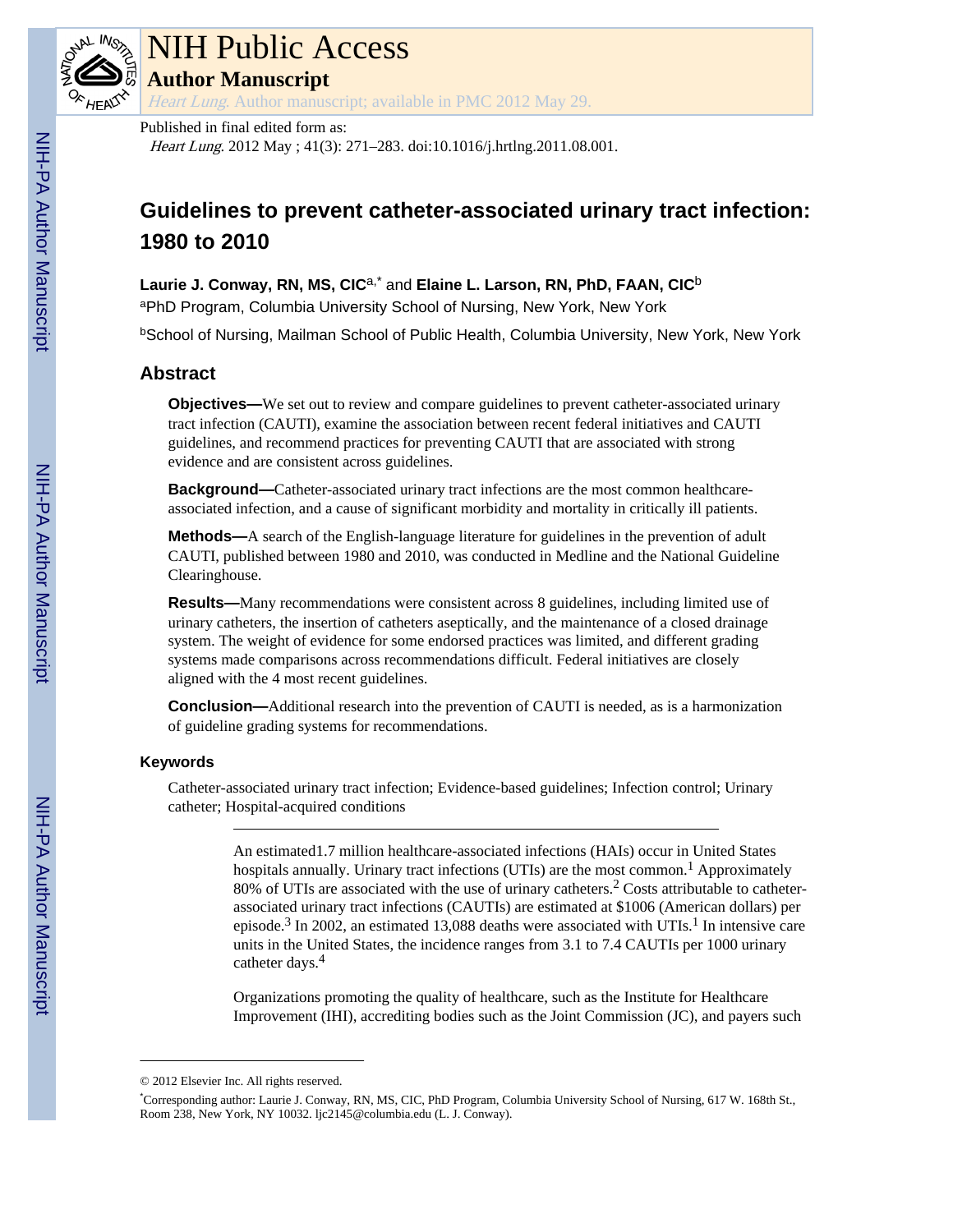as the Centers for Medicare and Medicaid Services (CMS) recently targeted and incentivized efforts to reduce CAUTIs. In 2007, the CMS announced that under a revised Acute Care Hospital Inpatient Prospective Payment System (IPPS), beginning in 2008, it would no longer reimburse hospitals for costs attributable to CAUTIs.<sup>5</sup> In 2009, the IHI added CAUTIs as a focus of their Improvement Map Campaign.<sup>6</sup> In 2010, the JC proposed the implementation of evidence-based practices to prevent CAUTIs as one of its 2012 National Patient Safety Goals.<sup>7</sup> Most recently, among proposed changes to the IPPS, the CMS announced it plans in 2014 to begin reporting rates of CAUTI publicly for hospitals participating in the Hospital Inpatient Quality Reporting Program, based on data submitted beginning in  $2012<sup>8</sup>$ 

Several guidelines to prevent CAUTI, compiled by experts in hospital epidemiology and urology, have been published during the past 30 years. This review is intended to assist physicians and healthcare workers in the development of policies at their own hospitals that will include the most important features of the majority of expert guidelines, comply with national quality initiatives, and lead to a reduced rate of CAUTIs. To these ends, we review and compare guidelines to prevent CAUTI, examine the association between recent federal initiatives and CAUTI guidelines, and recommend practices to prevent CAUTI that are associated with strong evidence and consistent across guidelines.

#### **Methods**

For the purposes of this study, a guideline was a document developed to guide clinical decision-making, based on scientific and clinical evidence, authored by representatives of key affected groups, and with clear documentation of the analytic methods employed.<sup>9</sup> Electronic searches of Medline (from the National Library of Medicine), using the Ovid platform (Ovid Technologies, Wolters Kluwer, New York, NY), and the National Guideline Clearinghouse (from the Agency for Healthcare Research and Quality) were conducted in March 2011. In Medline, merged subject headings *guideline* or *practice guideline* and catheter-related infections or urinary tract infections, limited to the English language and years of publication 1980 to 2010, yielded 47 hits. We narrowed our sample to 4 after screening abstracts or full texts for further inclusion criteria, consisting of international or national guidelines for the prevention of CAUTIs in adults at acute care settings. In the National Guideline Clearinghouse, the merged search terms urinary tract infection and urinary catheter yielded 67 hits, 4 of which met the inclusion criteria but were duplicated in the Medline search. A subsequent hand search of reference lists yielded 4 additional guidelines that met our inclusion criteria, for a total of 8 guidelines.

The full texts of these 8 guidelines were retrieved and analyzed by a single reviewer (L.J.C.). First, recommendations for preventing CAUTIs in acute-care patients with shortterm, indwelling catheters were examined and compared, and trends were noted. Next, to facilitate comparisons of the strength of each recommendation across guidelines, the guidelines' original diverse categories for strength of recommendation were transformed into a common scale with 3 categories, from strong to weak (+++, ++, and +). A 3-category system was chosen because 4 of the 8 guideline grading systems used 3 categories. Practices that were discussed in guidelines but not graded by strength were compared as "recommended" or "not resolved." Lastly, guideline introduction, methods, and discussion sections were combed for evidence of a relationship between the development of each guideline and concurrent national quality initiatives or regulations.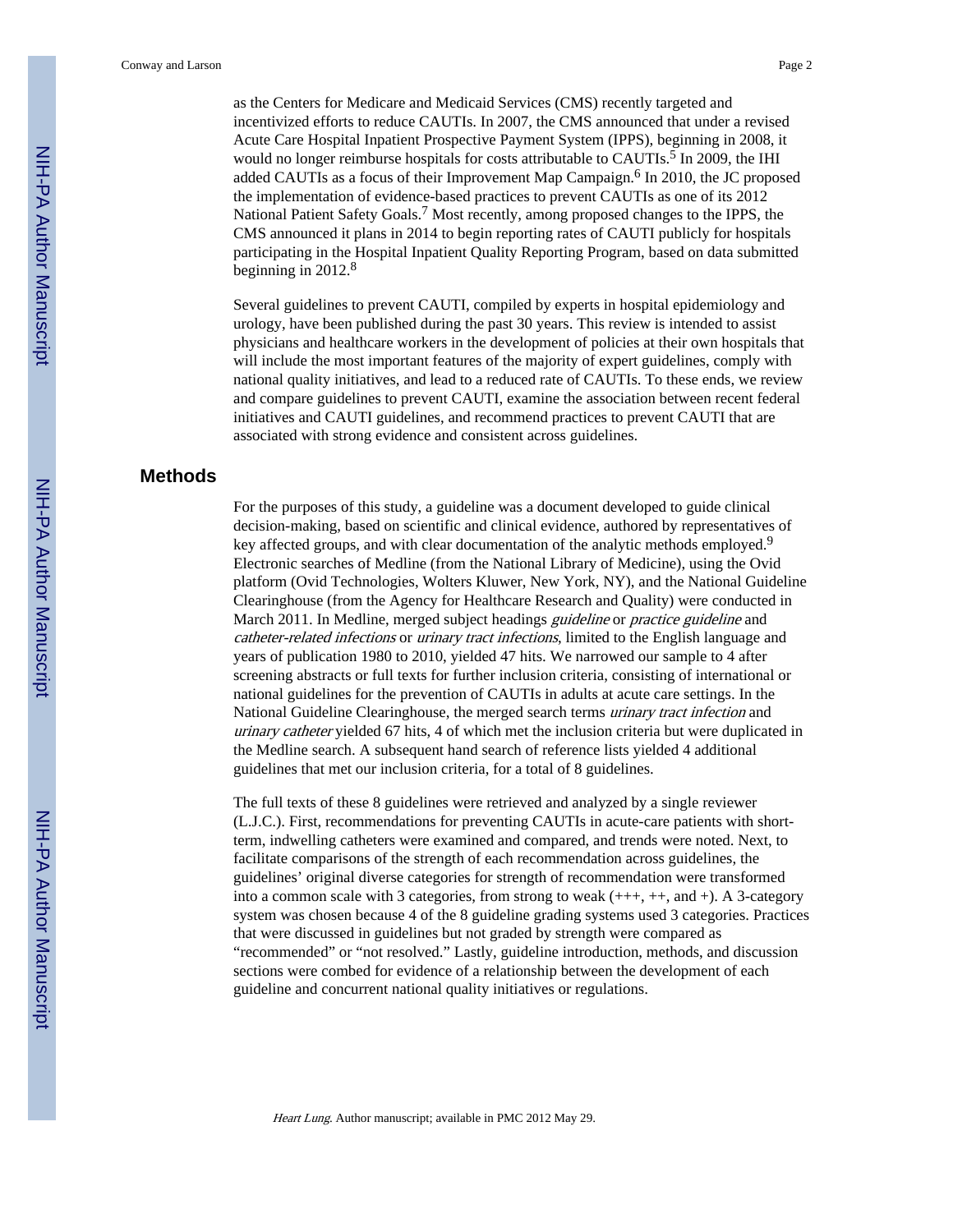## **Results**

The Centers for Disease Control and Prevention (CDC) released the Guideline for Prevention of Catheter-Associated Urinary Tract Infections in 1981.<sup>10</sup> In 2001, the Department of Health in England published guidelines for the prevention of HAIs, ie, epic Project Phase 1, which included guidelines regarding CAUTIs.<sup>11</sup> These were updated in 2007 as *epic2*.<sup>12</sup> Early in 2008, the European Association of Urology (EAU), the Urological Association of Asia (UAA), and others published European and Asian Guidelines on Management and Prevention of Catheter-Associated Urinary Tract Infections.<sup>13</sup> The same year, the Society for Healthcare Epidemiology of America (SHEA), the Infectious Diseases Society of America (IDSA), and others jointly published the *Compendium of Strategies to* Prevent Healthcare-Associated Infections in Acute Care Hospitals, including strategies to prevent CAUTI.14 In 2009 the Wound, Ostomy, and Continence Nurses Society (WOCN) published Nursing Interventions to Reduce the Risk of Catheter-Associated Urinary Tract Infection.<sup>15-17</sup> In 2010, the IDSA published Diagnosis, Prevention, and Treatment of Catheter-Associated Urinary Tract Infection in Adults: 2009 International Clinical Practice Guidelines From the Infectious Diseases Society of America.<sup>18</sup> Later the same year, the Healthcare Infection Control Practices Advisory Committee (HICPAC) at the CDC published an updated Guideline for Prevention of Catheter-Associated Urinary Tract Infections 2009.<sup>19</sup> An overview of the evolution of specific recommendations shows broad agreement among these international panels of experts, and little change over the years (Table 1).

#### **Recommendations**

Three recommendations were present in all CAUTI guidelines reviewed: catheterize only when necessary and only for as long as necessary, insert catheters using aseptic techniques and sterile equipment, and maintain a closed, sterile drainage system. Across guidelines we found other commonalities, some new developments, and a few contradictions.

#### **Appropriate Use and Indications for Urinary Catheterization**

Most guidelines (6 of 8) agreed on a list of 3 appropriate indications for the use of catheters: acute urinary retention or obstruction, perioperative applications in select procedures, and the frequent, accurate measurement of urine output in critically ill patients. Other appropriate uses were cited by fewer guidelines, eg, patient comfort at the end of life (4 of 8), sacral or perineal wound healing in incontinent patients (3 of 8), and prolonged immobilization under conditions such as unstable spine or pelvic fracture (1 of 8). Six of the 8 guidelines endorsed the use of condom catheters or intermittent urethral catheterization as alternatives to indwelling catheters for selected patients, but only 3 suggested suprapubic catheters as a viable alternative. Since 2001, guidelines have advised regularly reviewing the need for a catheter. More recently, authors have suggested specific implementation strategies, such as daily reviews of patients with indwelling catheters, standardized reminders, automatic stop orders, or nurse-directed protocols to discontinue catheters. Using portable bladder scanners to rule out urinary retention, thus avoiding unnecessary catheterization, constituted another recent recommendation.

#### **Catheter Selection**

All but 1 of the guidelines advised using the smallest bore catheter possible. Early guidelines could offer no recommendations regarding the use of silver alloy or antimicrobial catheters, because sufficient evidence had not accumulated. More recent guidelines support their use in select patients. The use of hydrophilic catheters for intermittent catheterization was opposed by 1 guideline and endorsed by another.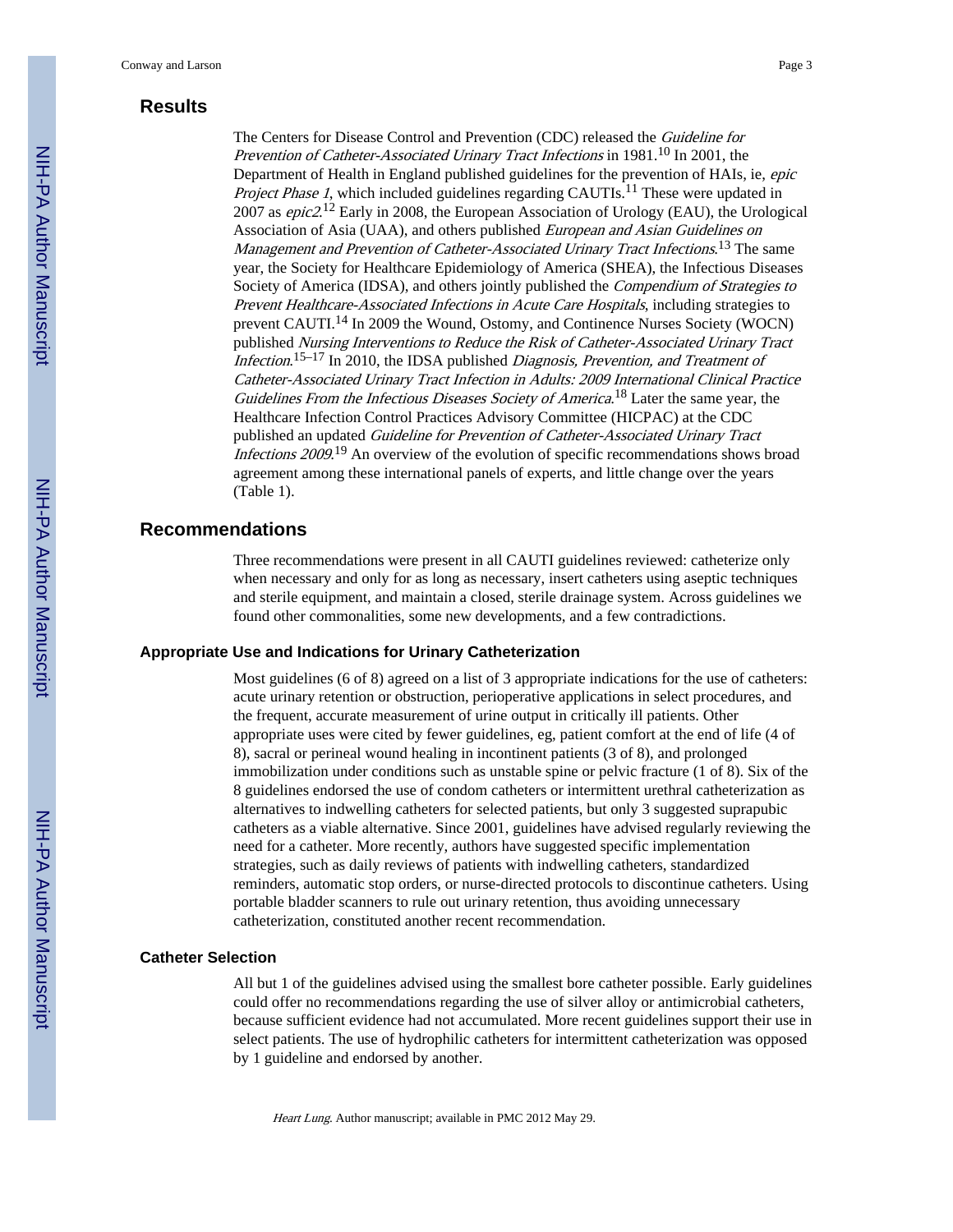#### **Insertion**

All authors advised using aseptic technique and sterile equipment for inserting catheters in acute-care settings. However, the advice was contradictory regarding meatal cleaning with antiseptic versus sterile saline before insertion.

#### **Maintenance**

All guidelines advocated maintaining a closed, sterile drainage system for indwelling catheters. To that end, the 3 most recent guidelines recommended the use of a preconnected catheter and drainage system with sealed junctions. All but 1of the guidelines also sanctioned several strategies for catheter maintenance: obtain small-volume urine samples aseptically from a sampling port, keep the drainage bag below the level of the bladder, avoid routine irrigation, and do not perform special meatal care. The guidelines agreed that catheters should not be changed routinely. However, they disagreed over what to do if a closed sterile catheter and collection system are disconnected, if leakage occurs, or if breaks in the aseptic technique occur. Earlier guidelines recommended that if a sterile closed system is violated, the collection system should be replaced using an aseptic technique. The most recent guideline recommends replacing both the catheter and collection system.

#### **Antimicrobials**

A majority of guidelines include proscriptions against the routine use of any antimicrobial or antiseptic for treating asymptomatic bacteruria, for systemic prophylaxis against CAUTIs, or for applications inside the drainage bag. In addition, a majority counseled against the routine bacteriologic monitoring of urine in catheterized patients.

#### **Administrative Controls and Quality Measures**

Three recommendations for assuring the implementation of best practices were consistent across guidelines for the prevention of CAUTIs: train all persons responsible for catheter insertion and maintenance (7 of 8), document the indications for use of each catheter (6 of 8), and provide feedback and outcome measures to clinical staff and administrators (6 of 8).

#### **Differentiating CAUTIs and Asymptomatic Bacteriuria**

The definition of CAUTI was not consistent across guidelines. All guidelines acknowledged that a CAUTI is often asymptomatic.<sup>20</sup> Six guidelines<sup>11–13,15–19</sup> distinguished catheterassociated asymptomatic bacteriuria from CAUTI by the presence of symptoms including urgency, pelvic pain, fever, or bacteremia. All 5 guidelines that provided a written definition of CAUTI11,12,15–19 used these distinguishing criteria. However, only the EAU/UAA and IDSA guidelines included separate recommendations for the prevention of symptomatic CAUTIs vs. asymptomatic bacteriuria.

#### **Evidence Grading and Recommendation Categories**

All authors of guidelines based their recommendations on literature reviews of original scientific studies, and each group of authors included citations unique to their guideline. In addition to these primary sources, all but 1 group (ie, EAU/UAA in 2008) cited other CAUTI guidelines among their source documents. The authors of the 2008 SHEA/IDSA guidelines stated that their recommendations were based largely on previously published guidelines and on literature published after those guidelines. The authors of the 2009 WOCN and 2010 HICPAC studies explained that they used earlier guidelines to formulate key questions for their literature reviews. The remaining 4 groups of authors cited previous guidelines as sources of expert opinion in making specific recommendations.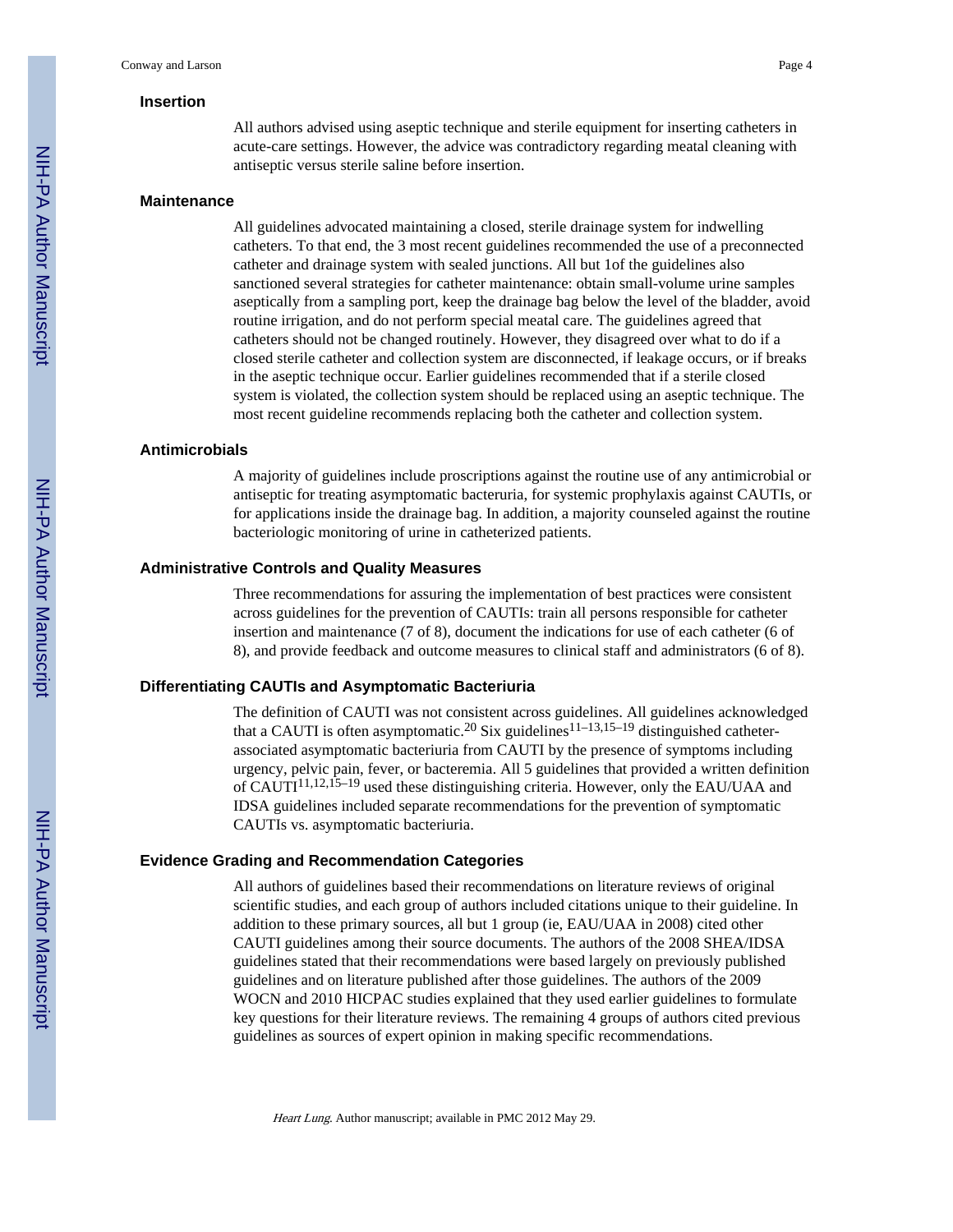The guidelines used 6 different grading systems for quality of evidence, and 5 different grading systems for strength of recommendation. All but 1 of the 8 guidelines used a grading system for quality of evidence, and 6 of 8 used a separate but related grading system for strength of recommendation. Quality of evidence influenced but did not fully determine the strength of recommendations. In most of the guidelines, the strength of a recommendation was based on a combination of 1 or more of several factors: the nature of the evidence (including expert opinion), applicability to practice, characteristics of healthcare systems, and cost. In 3 guidelines, the cost of interventions was a factor influencing recommendations (see individual guidelines for further information on categories for quality of evidence). The categories for strength of recommendation of each guideline are compared in Table 2.

The working group for the 1981 CDC guideline used a 3-level scale for strength of recommendation that included strong, moderate, and weak recommendations. The authors of EPIC Phase 1 used a grading scale for quality of evidence, but not for strength of recommendation. Instead, they endorsed all recommendations equally, and none was regarded as optional. The authors of EPIC 2 used a dual scale for level of evidence and grade of recommendation, and that scale was a modification of the United Kingdom National Institute for Health and Clinical Excellence tool for developing guidelines.<sup>21</sup> The authors of the EAU/UAA guideline used a dual scale for level of evidence and grade of recommendation, and that scale was a modification of a tool developed in 1992 by the United States Department of Health and Human Services Agency for Health Care Policy and Research (a forerunner of the Agency for Healthcare Research and Quality). The SHEA/ IDSA and IDSA guideline groups both used a dual scale for grading quality of evidence and strength of recommendation, and that scale was adapted from the Canadian Task Force on the Periodic Health Examination.<sup>22</sup> The WOCN graded quality of evidence as 1 through 4, but did not explain the grading scheme; no grades were assigned to indicate strength of recommendation. The HICPAC authors used methods adapted from the Grading of Recommendations Assessment, Development and Evaluation (GRADE) Working Group<sup>23</sup> to rate quality of evidence, and a modified HICPAC categorization scheme for strength of recommendation.

#### **Relationship Between Guidelines and Regulations**

Two guidelines for the prevention of CAUTIs were published between 1980 and 2007, and 6 were published between 2007 and 2010. The flurry of new guidelines began the same year that the CMS announced its nonreimbursement regulation. The primary purpose of all guidelines reviewed, as stated, was to assist clinician decision-making. However, a secondary purpose in 4 guidelines involved assisting hospitals in meeting new external quality standards and regulations.<sup>11,14,15,19</sup> In 2 cases, the authors cited the CMS regulations as an impetus for developing guidelines.<sup>14,15</sup> In 1 case, the authors discussed the implications of their grading scheme for policymakers; and noted that the strongest recommendations may be adopted as policy.<sup>19</sup>

Recommendations in the guidelines form the basis of national quality initiatives by IHI and JC. The IHI Improvement Map<sup>6</sup> promotes implementation at the institutional level of measures to prevent CAUTI that are closely aligned with the most recent SHEA/IDSA guideline. The IHI How-to Guide focuses on 4 components of care, including the avoidance of unnecessary urinary catheters, the insertion of urinary catheters using aseptic technique, the maintenance of urinary catheters based on recommended guidelines, and daily review of the necessity for using a urinary catheter. Specific strategies are those listed in the SHEA/ IDSA guideline.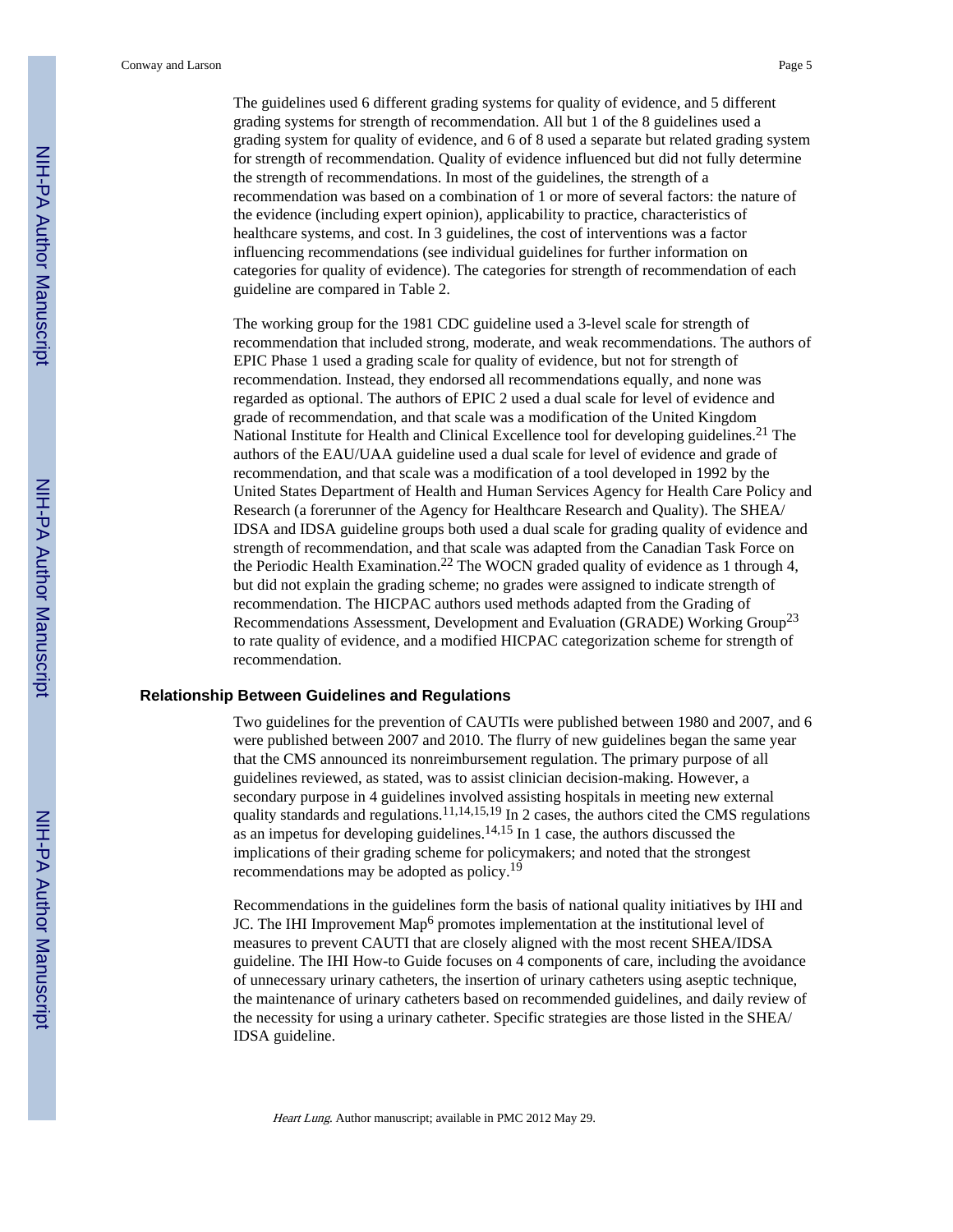The 2012 National Patient Safety Goal for hospitals, proposed by the JC, is also congruent with guideline recommendations reviewed here. The elements of performance are general and defer to established, evidence-based guidelines for particulars (eg, rather than dictating appropriate indications for the use of urinary catheters, the element states only, "limit use and duration to situations necessary for patient care"<sup>7</sup>). Other elements of the goal include the use of aseptic technique for insertion, the management of indwelling urinary catheters to prevent infection, and the monitoring of processes to prevent CAUTI and their outcomes. The IDSA/SHEA and HICPAC documents are cited as appropriate sources for specific guidance.

The CMS IPPS and Hospital Inpatient Quality Reporting Program regulations, which are focused on CAUTI outcomes rather than on processes of prevention, are supported by the guidelines in principle, but not in practice. A majority of guidelines proposed outcome measures for internal reporting to hospital staff and administrators. In particular, some guidelines recommended measuring incidence rates of CAUTI using catheter days as a denominator, according to valid case-finding methodology and standard surveillance criteria, but none offered specific performance measures suitable for external reporting or regulatory oversight. The CMS relies on Medicare and Medicaid claims and administrative data to identify and deny payment for treatment of CAUTIs not present on admission, and for public reporting of CAUTI rates by hospitals.24 This methodology may be inaccurate.<sup>25,26</sup> Thus, although the measurement of CAUTI outcomes is endorsed in a majority of guidelines, the public reporting of CAUTI rates, as determined by claims and administrative data, is not.

#### **Discussion**

Although guidelines differ in the amount of detail provided and their focus of efforts to prevent CAUTI (eg, the EAU/UAA guidelines discuss antimicrobial prophylaxis in detail, whereas the WOCN guidelines address catheter type and size in detail), the consistency of recommendations across 30 years is remarkable. Several of the most frequent and strongest recommendations were present in the 1981 guidelines. This consistency would most obviously be attributable to a strong body of evidence for the recommendations. Although this is true for some recommendations to prevent CAUTI (eg, the research into closed vs. open drainage systems is conclusive), for others, wide agreement exists only in theory (eg, the use of the smallest bore catheter possible). In fact, the authors of several guidelines state that the weight of evidence for many recommendations is scant.<sup>13,14,19</sup> Lo et al noted that Cochrane reviews of CAUTI interventions consistently observed a "limited number of studies addressing any specific question, small study numbers, low quality of most studies, and heterogeneity in results, particularly when morbidity is addressed."14 In fact, of the many strategies listed in the SHEA/IDSA guideline, only 3 positive recommendations and 4 proscriptions are based on good evidence from 1 properly randomized, controlled trial.

An alternate explanation for the consistency may involve the use by most guidelines of other guidelines as part of their evidence base. Although authors of guidelines need to appraise all evidence and review previous guidelines for gaps in recommendations, this cross-pollination may lend undue weight to some recommendations (especially those based on expert opinion). When good quality evidence was available, this threat was minimized. For example, after appraising new evidence, and in contrast to earlier guidelines, the IDSA recommended that the presence of a sacral ulcer did not provide an appropriate indication for catheter placement, and the WOCN recommended the routine use of silver alloy or antimicrobial catheters in select patients.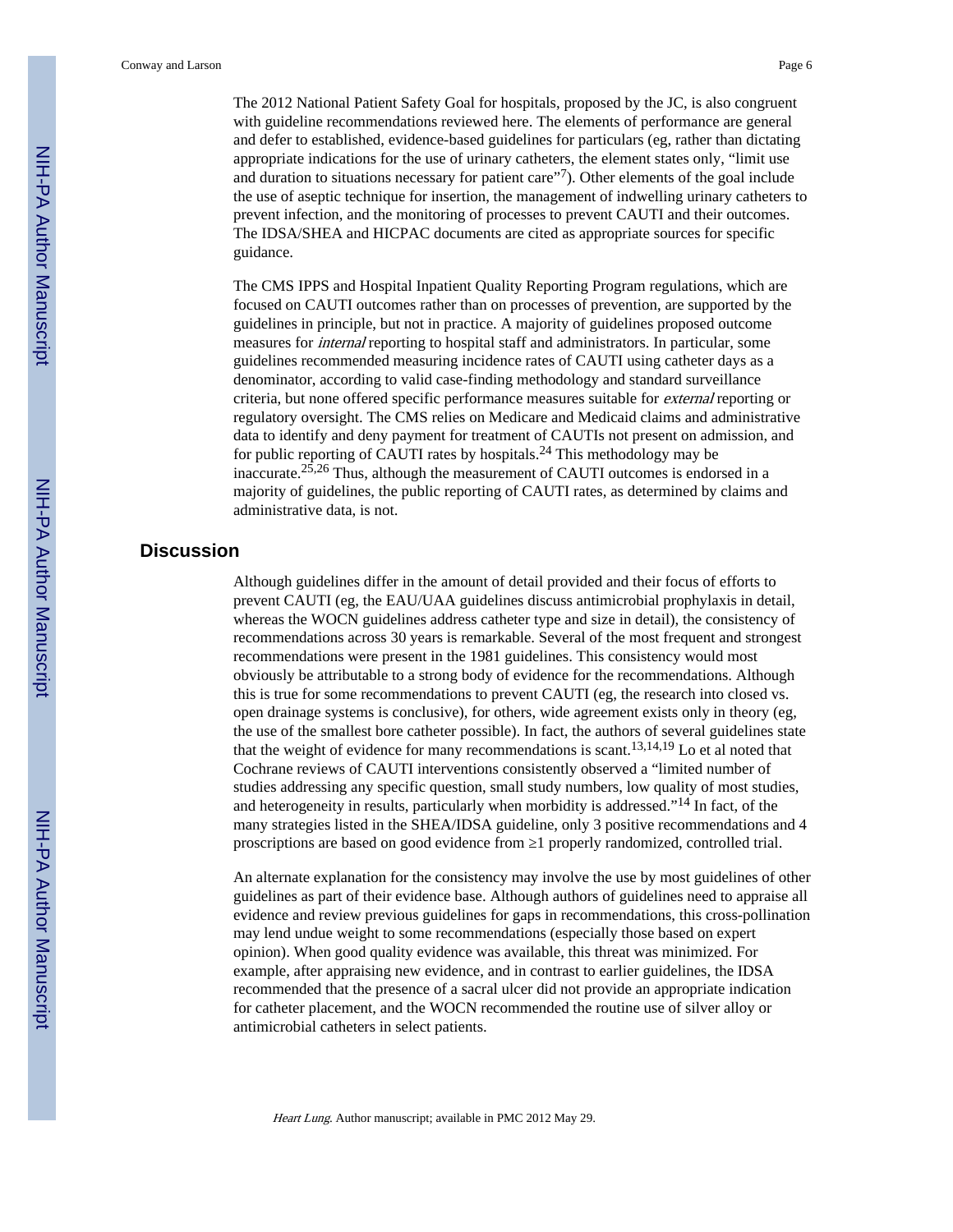Although the guidelines are relatively consistent, different grading systems for quality of evidence and strength of recommendation make comparisons difficult. Moreover, what the recommendations purport to prevent remains unclear. With the exception of EAU/UAA and IDSA, these recommendations do not distinguish between the prevention of symptomatic CAUTI and the prevention of catheter-associated asymptomatic bacteriuria. This lack of clarity occurs because the majority of studies regarding CAUTI use outcome measures that do not make this distinction. Instead, investigators use varying levels of bacteriuria as the outcome of interest. For clinicians seeking to prevent CAUTI, the distinction is a moot point, because all symptomatic CAUTI begins as asymptomatic bacteriuria. However, for clinicians making treatment decisions, the distinction between CAUTI and bacteriuria is important and much debated.<sup>27</sup> Separate guidelines address the management of asymptomatic bacteriuria.<sup>28</sup>

One notable change in recommendations has occurred in the area of catheter selection. Emerging evidence<sup>29,30</sup> has led to tentative recommendations for the use of silver alloy and antimicrobial-impregnated catheters, an issue that was previously unresolved. A second change has involved the addition of quality measures. Since 2001, all but 1 of the CAUTI guidelines included recommendations for internal processes or outcome measures to guide efforts at prevention (eg, audit catheter care practices and feedback CAUTI incidence rates to clinical staff). In addition, the 2008 SHEA/IDSA and 2010 HICPAC guidelines provided detailed recommendations for the surveillance of CAUTIs, and advised the internal reporting of 3 outcome measures, ie, the incidence rates of CAUTIs using catheter days as the denominator, bacteremia attributable to CAUTI, and the proportion of appropriate urinary catheter use. Gaps exist, however, in guideline recommendations for strategies that promote the early removal of catheters. Specific advice is needed regarding the context in which automatic stop orders or nurse-directed protocols reduce catheter days or decrease rates of CAUTI.

The temporal relationship between the spike in guideline development and national quality/ regulatory initiatives is in keeping with one of the purposes of developing guidelines: "they are to serve as a foundation for instruments to evaluate practitioner and health system performance,"<sup>9</sup> and a goal of quality organizations such as the IHI involves "ensuring the broadest possible adoption of best practices."31 The broad agreement of quality initiatives with guideline recommendations is reassuring, in that clinicians are not forced to choose between practices that benefit patients vs. those that benefit the institution.

Studies suggest that the strategies recommended in these guidelines to prevent CAUTI have not been widely adopted. In 2005, Saint et al surveyed the practices for preventing CAUTI in 719 acute-care American hospitals.<sup>32</sup> Although >70% of participating hospitals monitored rates of CAUTI, only 44% monitored which patients had urinary catheters in place, and 26% monitored duration of catheterization. No single, widely used strategy to prevent CAUTI was evident. A small proportion of hospitals reported the regular use of antimicrobial catheters or portable bladder ultrasound (30%), condom catheters in men (14%), or catheter reminders or stop-orders  $(9\%)$ . A more recent national study resulted in similar findings.<sup>33</sup> Further research is needed to elucidate why these recommendations are not adopted.

This study is subject to some limitations. Other than applying the 4 inclusion criteria, this review does not offer a critical appraisal of the methodological quality of the clinical practice guidelines included. Therefore, it cannot be used as a primary resource to guide policy or practice. Also, the review is subject to English-language bias, although one European guideline was included. Lastly, a single reviewer compared the guidelines, although the reviewer's education and experience in the field of preventing infection served to reduce possible information bias. This summary provides a broad overview of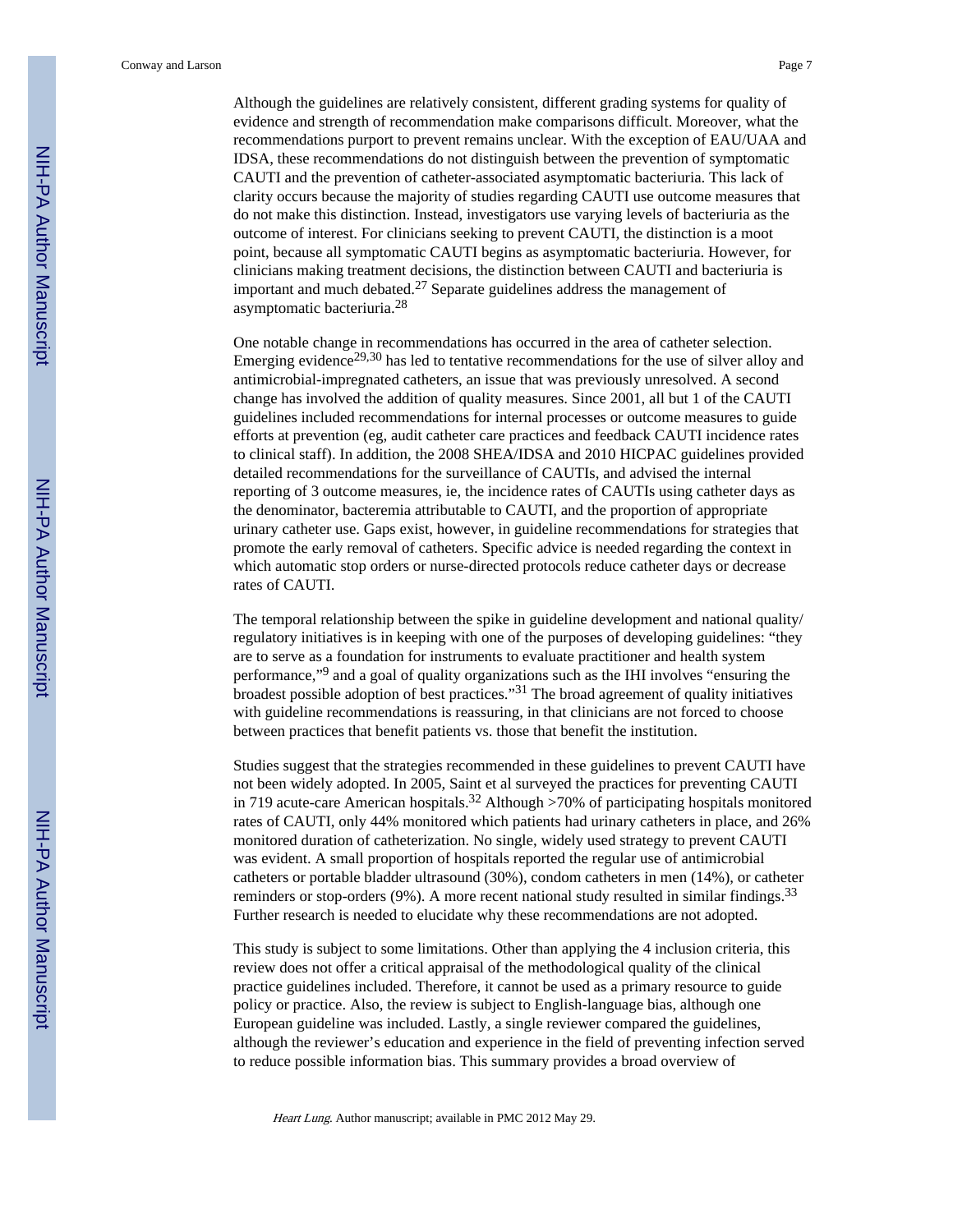recommendations over time; the reader is referred to individual guidelines for important caveats and nuances that accompany the recommendations.

#### **Implications for Practice**

The results of this review suggest that clinicians seeking to reduce rates of CAUTI at their hospitals should focus on 2 strategies that are strongly recommended according to good quality evidence: limit the use and duration of urinary catheterization, and maintain a closed, sterile drainage system. Good evidence supports daily reviews or automatic stop orders for identifying and removing catheters that are no longer necessary. Catheter maintenance practices that are well-justified with good evidence include hand hygiene immediately before or after any manipulation of the catheter or apparatus, obtaining small-volume urine samples aseptically from a sampling port, keeping the drainage bag below the level of the bladder, avoiding routine irrigation, and performing routine daily bathing rather than special urethral meatal care. Strong evidence exists that routinely treating asymptomatic bacteriuria, giving systemic antimicrobial prophylaxis, and placing antiseptics in the urine collection bag do not reduce rates of CAUTI.

A hospital committee tasked with setting institutional policies for preventing CAUTI will find either the 2010 IDSA or 2010 HICPAC guidelines most helpful. Both provide discussions of the evidence for each recommendation, along with extensive reference to the medical literature. Both are comprehensive. However, the HICPAC guideline addresses catheter insertion, maintenance, and quality measures in more detail, and includes a prioritization of recommendations.

#### **Conclusions**

Practice recommendations contained in guidelines for preventing CAUTI from 1980 to 2010 are remarkably consistent, and national quality and regulatory initiatives are aligned closely with the guidelines. Clinicians who prioritize the appropriate use and early removal of catheters, aseptic insertion, and the maintenance of a closed urinary drainage system will reduce the risk of CAUTI in their patients and meet quality and regulatory requirements for their institution. Clinicians should expect to receive prompt, reliable feedback of CAUTI incidence rates in their patient population from their hospital's department of quality improvement or infection control. Research into preventing CAUTIs is needed to provide an increasingly solid foundation of evidence to guide practice. A harmonization of evidencegrading criteria and guideline recommendation systems is needed.

#### **References**

- 1. Klevens RM, Edwards JR, Richards CL Jr, Horan TC, Gaynes RP, Pollock DA, et al. Estimating health care-associated infections and deaths in U.S. hospitals. 2002 Public Health Rep. 2007; 122:160–6. [PubMed: 17357358]
- 2. Saint S, Chenoweth CE. Biofilms and catheter-associated urinary tract infections. Infect Dis Clin North Am. 2003; 17:411–32. [PubMed: 12848477]
- 3. United States Department of Health and Human Services. Action plan to prevent healthcareassociated infetions. 2009. Available at: [http://www.premierinc.com/safety/topics/HAI/downloads/](http://www.premierinc.com/safety/topics/HAI/downloads/draft-hai-plan-01062009.pdf) [draft-hai-plan-01062009.pdf](http://www.premierinc.com/safety/topics/HAI/downloads/draft-hai-plan-01062009.pdf)
- 4. Edwards JR, Peterson KD, Mu Y, Banerjee S, Allen-Bridson K, Morrell G, et al. National Healthcare Safety Network (NHSN) report: data summary for 2006 through 2008, issued December 2009. Am J Infect Control. 2009; 37:783–805. [PubMed: 20004811]
- 5. Wald HL, Kramer AM. Nonpayment for harms resulting from medical care: catheter-associated urinary tract infections. JAMA. 2007; 298:2782–4. [PubMed: 18165672]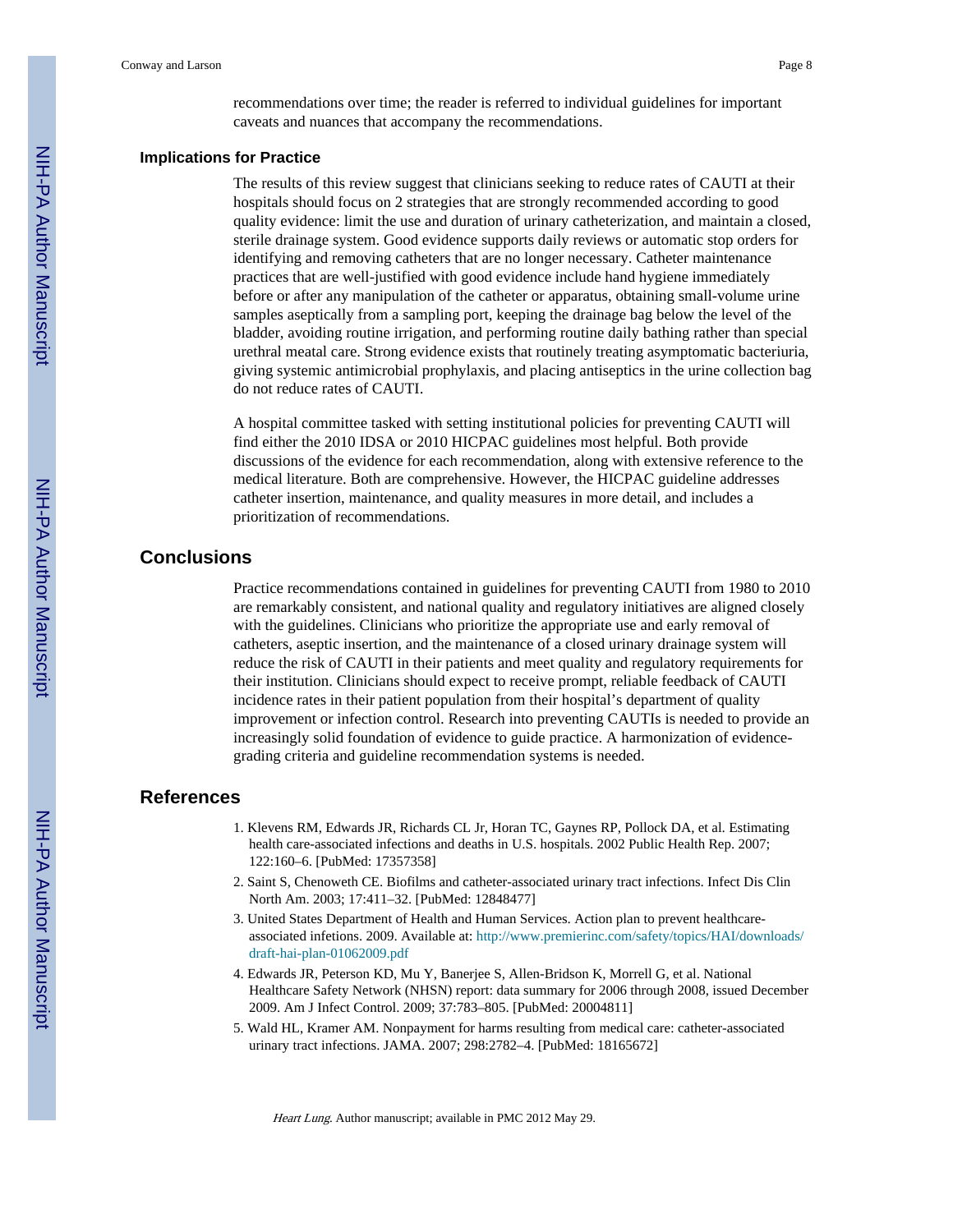- 6. Institute for Healthcare Improvement. Improvement map. Available at: [http://www.ihi.org/IHI/](http://www.ihi.org/IHI/Programs/ImprovementMap/) [Programs/ImprovementMap/](http://www.ihi.org/IHI/Programs/ImprovementMap/)
- 7. Joint Commission. Proposed 2012 national patient safety goals hospital accreditation program. Available at: [http://www.jointcommission.org/assets/1/6/NPSGs\\_CAUTI-](http://www.jointcommission.org/assets/1/6/NPSGs_CAUTI-VAP_HAP_20101119.pdf)[VAP\\_HAP\\_20101119.pdf](http://www.jointcommission.org/assets/1/6/NPSGs_CAUTI-VAP_HAP_20101119.pdf)
- 8. Centers for Medicare and Medicaid. Medicare Program: proposed changes to the hospital inpatient prospective payment systems for acute care hospitals and the long-term care hospital prospective payment system and fiscal year 2012 rates. Federal Register. 2011; 76:2578805. Available at: [http://](http://www.federalregister.gov/articles/2011/05/05/2011-9644/medicare-program-proposed-changes-to-the-hospital-inpatient-prospective-payment-system-for-acute#p-4) [www.federalregister.gov/articles/2011/05/05/2011-9644/medicare-program-proposed-changes-to](http://www.federalregister.gov/articles/2011/05/05/2011-9644/medicare-program-proposed-changes-to-the-hospital-inpatient-prospective-payment-system-for-acute#p-4)[the-hospital-inpatient-prospective-payment-system-for-acute#p-4](http://www.federalregister.gov/articles/2011/05/05/2011-9644/medicare-program-proposed-changes-to-the-hospital-inpatient-prospective-payment-system-for-acute#p-4).
- 9. Field, MJ.; Lohr, KN. Institutes of Medicine. Clinical practice guidelines: directions for a new program. Washington, DC: National Academy Press; 1990.
- 10. Wong ES. Guideline for prevention of catheter-associated urinary tract infections. Am J Infect Control. 1983; 11:28–36. [PubMed: 6551151]
- 11. Pratt RJ, Pellowe C, Loveday HP, Robinson N, Smith GW, Barrett S, et al. The EPIC Project: developing national evidence-based guidelines for preventing healthcare associated infections. Phase I: guidelines for preventing hospital-acquired infections. Department of Health (England). J Hosp Infect. 2001; 47(Suppl):S3–82. [PubMed: 11161888]
- 12. Pratt RJ, Pellowe CM, Wilson JA, Loveday HP, Harper PJ, Jones SRLJ, et al. EPIC 2: national evidence-based guidelines for preventing healthcare-associated infections in NHS hospitals in England. J Hosp Infect. 2007; 65(Suppl 1):S1–64. [PubMed: 17307562]
- 13. Tenke P, Kovacs B, Bjerklund Johansen TE, Matsumoto T, Tambyah PA, Naber KG. European and Asian guidelines on management and prevention of catheter-associated urinary tract infections. Int J Antimicrob Agents. 2008; 31(Suppl 1):S68–78. [PubMed: 18006279]
- 14. Lo E, Nicolle L, Classen D, Arias KM, Podgorny K, Anderson DJ, et al. Strategies to prevent catheter-associated urinary tract infections in acute care hospitals. Infect Control Hosp Epidemiol. 2008; 29(Suppl 1):S41–50. [PubMed: 18840088]
- 15. Parker D, Callan L, Harwood J, Thompson DL, Wilde M, Gray M. Nursing interventions to reduce the risk of catheter-associated urinary tract infection. Part 1: catheter selection. J Wound Ostomy Continence Nurs. 2009; 36:23–34. [PubMed: 19155821]
- 16. Willson M, Wilde M, Webb M-L, Thompson D, Parker D, Harwood J, et al. Nursing interventions to reduce the risk of catheter-associated urinary tract infection: part 2: staff education, monitoring, and care techniques. J Wound Ostomy Continence Nurs. 2009; 36:137–54. [PubMed: 19287262]
- 17. Parker D, Callan L, Harwood J, Thompson D, Webb M-L, Wilde M, et al. Catheter-associated urinary tract infections: fact sheet. J Wound Ostomy Continence Nurs. 2009; 36:156–9. [PubMed: 19287263]
- 18. Hooton TM, Bradley SF, Cardenas DD, Colgan R, Geerlings SE, Rice JC, et al. Diagnosis, prevention, and treatment of catheter-associated urinary tract infection in adults: 2009 international clinical practice guidelines from the Infectious Diseases Society of America. Clin Infect Dis. 2010; 50:625–63. [PubMed: 20175247]
- 19. Gould CV, Umscheid CA, Agarwal RK, Kuntz G, Pegues DA. Healthcare Infection Control Practices Advisory Committee. Guideline for prevention of catheter-associated urinary tract infections 2009. Infect Control Hosp Epidemiol. 2010; 31:319–26. [PubMed: 20156062]
- 20. Tambyah PA, Maki DG. Catheter-associated urinary tract infection is rarely symptomatic: a prospective study of 1,497 catheterized patients. Arch Intern Med. 2000; 160:678–82. [PubMed: 10724054]
- 21. United Kingdom National Institute for Health and Clinical Excellence. Clinical guideline development methods. Available at: [http://www.nice.org.uk/aboutnice/howwework/](http://www.nice.org.uk/aboutnice/howwework/developingniceclinicalguidelines/clinicalguidelinedevelopmentmethods/clinical_guideline_development_methods.jsp) [developingniceclinicalguidelines/clinicalguidelinedevelopmentmethods/](http://www.nice.org.uk/aboutnice/howwework/developingniceclinicalguidelines/clinicalguidelinedevelopmentmethods/clinical_guideline_development_methods.jsp) [clinical\\_guideline\\_development\\_methods.jsp](http://www.nice.org.uk/aboutnice/howwework/developingniceclinicalguidelines/clinicalguidelinedevelopmentmethods/clinical_guideline_development_methods.jsp)
- 22. Canadian Task Force on the Periodic Health Examination. The Periodic Health Examination. Can Med Assoc J. 1979; 121:1193–254. [PubMed: 115569]
- 23. Atkins D, Best D, Briss PA, Eccles M, Falck-Ytter Y, Flottorp S, et al. Grading quality of evidence and strength of recommendations. Br Med J [Clin Res]. 2004; 328:1490.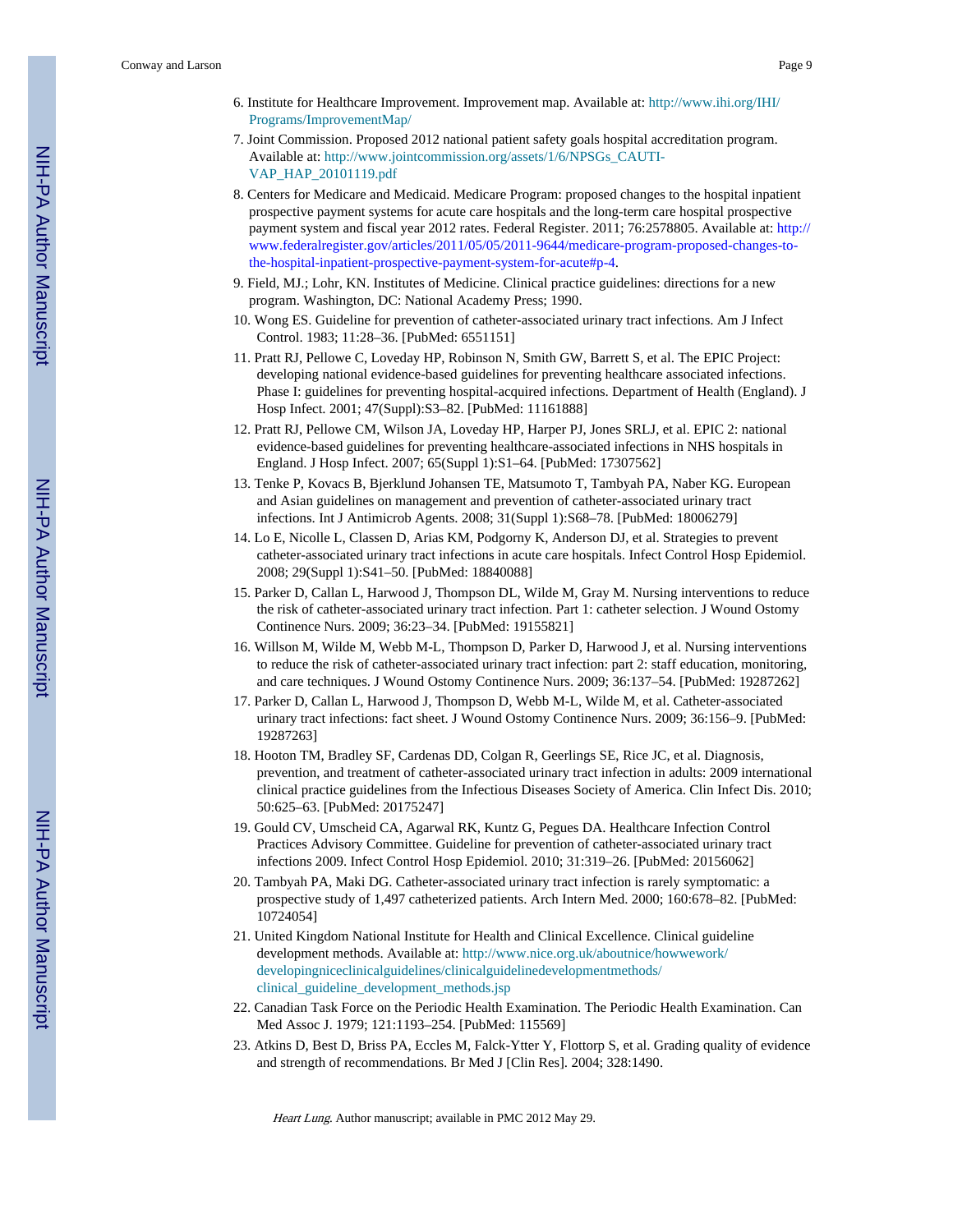Conway and Larson Page 10

- 24. Centers for Medicare and Medicaid. Quality net overview of hospital-acquired conditions. Available at: [http://www.qualitynet.org/dcs/ContentServer?c=Page&pagename=QnetPublic](http://www.qualitynet.org/dcs/ContentServer?c=Page&pagename=QnetPublic%2FPage%2FQnetTier2&cid=1228759479767) [%2FPage%2FQnetTier2&cid=1228759479767](http://www.qualitynet.org/dcs/ContentServer?c=Page&pagename=QnetPublic%2FPage%2FQnetTier2&cid=1228759479767)
- 25. Meddings J, Saint S, McMahon LF Jr. Hospital-acquired catheter-associated urinary tract infection: documentation and coding issues may reduce financial impact of Medicare's new payment policy. Infect Control Hosp Epidemiol. 2010; 31:627–33. [PubMed: 20426577]
- 26. Zhan C, Elixhauser A, Richards CL Jr, Wang Y, Baine WB, Pineau M, et al. Identification of hospital-acquired catheter-associated urinary tract infections from Medicare claims: sensitivity and positive predictive value. Med Care. 2009; 47:364–9. [PubMed: 19194330]
- 27. Trautner BW. Management of catheter-associated urinary tract infection. Curr Opin Infect Dis. 2010; 23:76–82. [PubMed: 19926986]
- 28. Nicolle LE, Bradley S, Colgan R, Rice JC, Schaeffer A, Hooton TM. Infectious Diseases Society of America guidelines for the diagnosis and treatment of asymptomatic bacteriuria in adults. Clin Infect Dis. 2005; 40:643–54. [erratum in Clin Infect Dis 2005; 40:1556]. [PubMed: 15714408]
- 29. Saint S, Elmore JG, Sullivan SD, Emerson SS, Koepsell TD. The efficacy of silver alloy-coated urinary catheters in preventing urinary tract infection: a meta-analysis. Am J Med. 1998; 105:236– 41. [PubMed: 9753027]
- 30. Schumm K, Lam TBL. Types of urethral catheters for management of short-term voiding problems in hospitalised adults. Cochrane Database Syst Rev. 2008; 2:CD004013. [PubMed: 18425896]
- 31. Institute for Healthcare Improvement. About IHI. Available at:<http://www.ihi.org/about>
- 32. Saint S, Kowalski CP, Kaufman SR, Hofer TP, Kauffman CA, Olmsted RN, et al. Preventing hospital-acquired urinary tract infection in the United States: a national study. Clin Infect Dis. 2008; 46:243–50. [PubMed: 18171256]
- 33. Jordan, S.; Pogorzelska, M.; Larson, E.; Stone, PW. Range of policies for prevention of catheterassociated urinary tract infections in intensive care units: Association for Professionals in Infection Control and Prevention Annual Educational Conference and International Meeting; New Orleans, LA. 2010. Available at: [http://www.sciencedirect.com.ezproxy.cul.columbia.edu/science?](http://www.sciencedirect.com.ezproxy.cul.columbia.edu/science?_ob=MImg&_imagekey=B6W9M-50829KV-1H-1&_cdi=6686&_user=18704&_pii=S019665531000252X&_origin=browse&_zone=rslt_list_item&_coverDate=06%2F30%2F2010&_sk=999619994&wchp=dGLbVlz-zSkWb&md5=4b7cfa615ce1b96e57e4af4ba00aa1a0&ie=/sdarticle.pdf) [\\_ob=MImg&\\_imagekey=B6W9M-50829KV-1H-1&\\_cdi=6686&\\_user=18704&\\_pii=S019665531](http://www.sciencedirect.com.ezproxy.cul.columbia.edu/science?_ob=MImg&_imagekey=B6W9M-50829KV-1H-1&_cdi=6686&_user=18704&_pii=S019665531000252X&_origin=browse&_zone=rslt_list_item&_coverDate=06%2F30%2F2010&_sk=999619994&wchp=dGLbVlz-zSkWb&md5=4b7cfa615ce1b96e57e4af4ba00aa1a0&ie=/sdarticle.pdf) [000252X&\\_origin=browse&\\_zone=rslt\\_list\\_item&\\_coverDate=06%2F30%2F2010&\\_sk=999619](http://www.sciencedirect.com.ezproxy.cul.columbia.edu/science?_ob=MImg&_imagekey=B6W9M-50829KV-1H-1&_cdi=6686&_user=18704&_pii=S019665531000252X&_origin=browse&_zone=rslt_list_item&_coverDate=06%2F30%2F2010&_sk=999619994&wchp=dGLbVlz-zSkWb&md5=4b7cfa615ce1b96e57e4af4ba00aa1a0&ie=/sdarticle.pdf) [994&wchp=dGLbVlz-zSkWb&md5=4b7cfa615ce1b96e57e4af4ba00aa1a0&ie=/sdarticle.pdf](http://www.sciencedirect.com.ezproxy.cul.columbia.edu/science?_ob=MImg&_imagekey=B6W9M-50829KV-1H-1&_cdi=6686&_user=18704&_pii=S019665531000252X&_origin=browse&_zone=rslt_list_item&_coverDate=06%2F30%2F2010&_sk=999619994&wchp=dGLbVlz-zSkWb&md5=4b7cfa615ce1b96e57e4af4ba00aa1a0&ie=/sdarticle.pdf)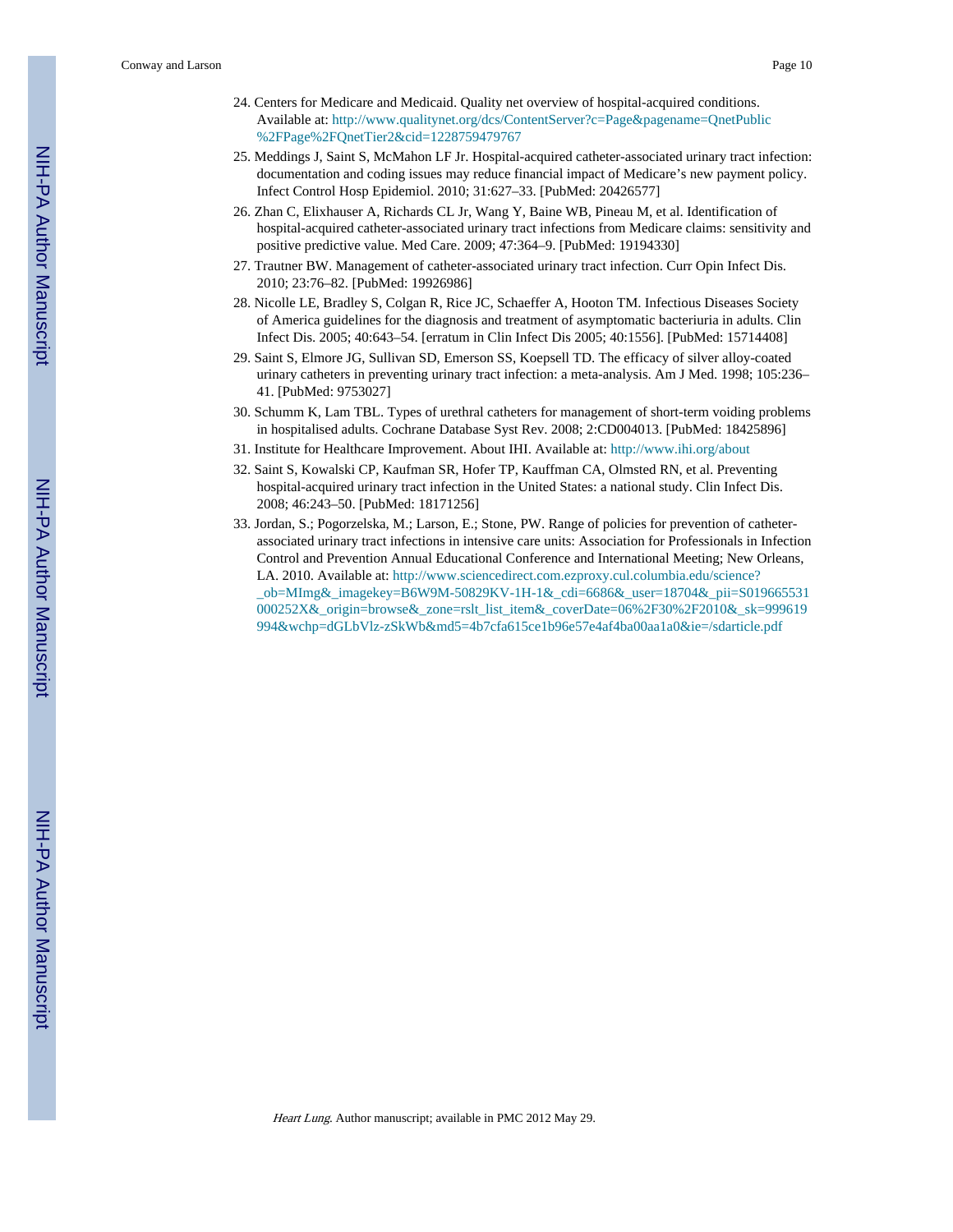# **Table 1**

Comparison of guideline recommendations for prevention of catheter-associated urinary tract infection, 1980 to 2010 Comparison of guideline recommendations for prevention of catheter-associated urinary tract infection, 1980 to 2010

| Recommendation                                                                                                                               | $CDC^{10}(1981)$ | EPIC <sub>1<sup>11</sup></sub><br>(2001)<br><b>NHIS</b> | ${\rm EPC}\,2^{12}$<br>(2007)<br><b>NHS</b> | EAU/UAA <sup>13</sup> (2008) | SHEA/IDSA <sup>14</sup> (2008) WOCN <sup>15-17</sup> (2009) IDSA <sup>18</sup> (2010) HICPAC <sup>19</sup> (2010) |         |                                            |                                            |
|----------------------------------------------------------------------------------------------------------------------------------------------|------------------|---------------------------------------------------------|---------------------------------------------|------------------------------|-------------------------------------------------------------------------------------------------------------------|---------|--------------------------------------------|--------------------------------------------|
| Limiting use of catheters                                                                                                                    |                  |                                                         |                                             |                              |                                                                                                                   |         |                                            |                                            |
| Catheterize only when necessary and only<br>for as long as necessary                                                                         | $\ddagger$       | $\blacktriangleright$                                   | $^{+}$                                      | $\ddagger$                   | $\ddagger$                                                                                                        | ≻       | $\ddagger$                                 | $\begin{array}{c} * \\ + \\ + \end{array}$ |
| Appropriate catheter uses                                                                                                                    |                  |                                                         |                                             |                              |                                                                                                                   |         |                                            | $\ddagger$                                 |
| Acute urinary retention or obstruction                                                                                                       | Υ                |                                                         |                                             | Υ                            | Υ                                                                                                                 | ≻       | Υ                                          | $\blacktriangleright$                      |
| Perioperative use in select procedures                                                                                                       | Υ                |                                                         |                                             | $\blacktriangleright$        | ≻                                                                                                                 | ≻       | Σ                                          | ≻                                          |
| Accurate, frequent measurement of<br>urine output in critically ill patients                                                                 | Y                |                                                         |                                             | $\mathbf{Y}$                 | ≻                                                                                                                 | ≻       | ≻                                          | ≻                                          |
| Sacral or perineal wound-healing in<br>incontinent patients                                                                                  |                  |                                                         |                                             |                              | Υ                                                                                                                 | ≻       |                                            | $\blacktriangleright$                      |
| Patient comfort at end of life                                                                                                               |                  |                                                         |                                             |                              | Y                                                                                                                 | ≻       | Υ                                          | Υ                                          |
| Prolonged immobilization                                                                                                                     |                  |                                                         |                                             |                              |                                                                                                                   |         |                                            |                                            |
| incontinence or convenience of personnel<br>Do not use catheters for management of                                                           | $+$              |                                                         |                                             |                              |                                                                                                                   |         | $\overset{+}{+}$                           | $\begin{array}{c} * \\ + \end{array}$      |
| postoperatively or as soon as possible<br>Remove catheters within 24 hours                                                                   |                  |                                                         |                                             | $\ddagger$                   |                                                                                                                   |         |                                            | $\begin{array}{c} * \\ + \end{array}$      |
| Regularly review the need for a catheter                                                                                                     |                  | Σ                                                       | $^{+}$                                      |                              | $\mathsf{Y}$                                                                                                      | Υ       | χ                                          | Υ                                          |
| Identify catheters no longer necessary via<br>automatic stop orders, or nurse-directed<br>daily review, standardized reminders,<br>protocols |                  |                                                         |                                             |                              | $\stackrel{+}{\scriptstyle +}$                                                                                    | $\succ$ | $\begin{array}{c} + \\ + \\ + \end{array}$ | $\ddagger$                                 |
| Use portable bladder scanners to assess<br>volume of urine                                                                                   |                  |                                                         |                                             |                              | $\stackrel{+}{+}$                                                                                                 |         | $\ddagger$                                 | $^{+}$                                     |
| Consider alternative methods of urinary<br>drainage for selected patients                                                                    |                  | Υ                                                       | $^{+}$                                      |                              |                                                                                                                   |         |                                            |                                            |
| Condom catheter                                                                                                                              | $^{+}$           |                                                         |                                             | $\ddagger$                   | $\overset{+}{+}$                                                                                                  | Υ       | $\overset{+}{+}$                           | $\! + \!$                                  |
| Intermittent urethral catheterization                                                                                                        |                  |                                                         |                                             | $\ddagger$                   | $\overset{+}{+}$                                                                                                  | Y       | $\qquad \qquad +$                          | $^{+}$                                     |
| Suprapubic catheter                                                                                                                          | $^{+}$           |                                                         |                                             | $\ddagger$                   |                                                                                                                   |         | $^{+}$                                     | $\widetilde{\Xi}$                          |
| Urethral stent for bladder outlet<br>obstruction                                                                                             |                  |                                                         |                                             |                              |                                                                                                                   |         |                                            | $\widetilde{\Xi}$                          |
| Insertion                                                                                                                                    |                  |                                                         |                                             |                              |                                                                                                                   |         |                                            |                                            |
| Insert catheter using aseptic technique and<br>sterile equipment                                                                             | $\ddagger$       | ≻                                                       | $^{+}$                                      | $\ddagger$                   | $\ddagger$                                                                                                        | ≻       | $\ddagger$                                 | $\begin{array}{c} * \\ + \\ + \end{array}$ |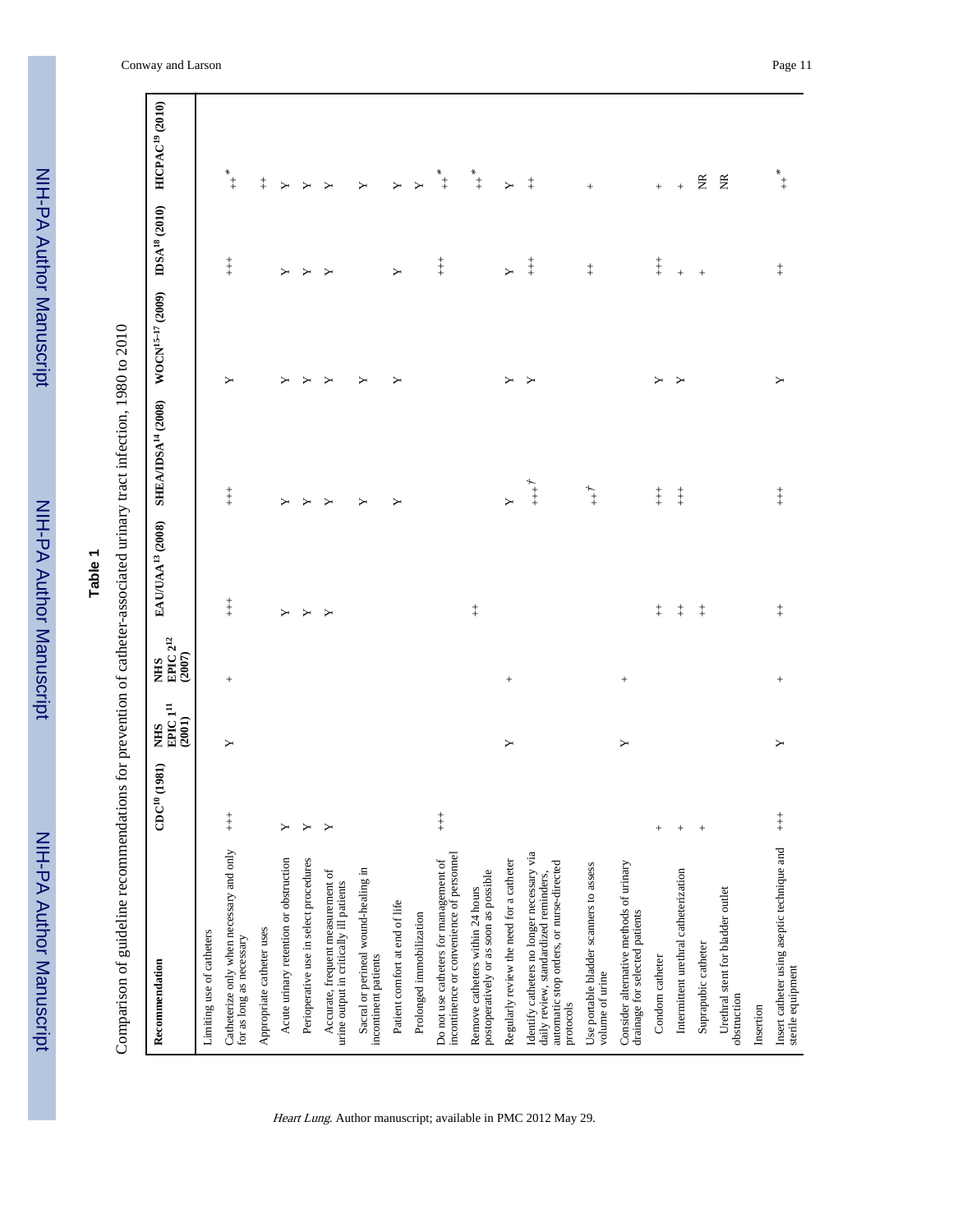NIH-PA Author Manuscript NIH-PA Author Manuscript

 NIH-PA Author ManuscriptNIH-PA Author Manuscript

| Recommendation                                                                                                              | $CDC^{10}(1981)$                      | $\rm EPC1^{11}$<br>(2001)<br><b>SHIN</b> | NHS<br>EPIC 2 <sup>12</sup><br>(2007) | EAU/UAA <sup>13</sup> (2008) | SHEA/IDSA <sup>14</sup> (2008) WOCN <sup>15-17</sup> (2009) |   | $\text{IDSA}^{\text{18}}$ (2010) | HICPAC <sup>19</sup> (2010)                |
|-----------------------------------------------------------------------------------------------------------------------------|---------------------------------------|------------------------------------------|---------------------------------------|------------------------------|-------------------------------------------------------------|---|----------------------------------|--------------------------------------------|
| Have sterile supplies readily available                                                                                     |                                       |                                          |                                       |                              | $\ddagger$                                                  |   |                                  | $\,^+_\mathrm{+}$                          |
| Use gloves, drape, and sponges                                                                                              | $\ddagger$                            |                                          |                                       |                              | $\overset{+}{+}$                                            |   |                                  | $\ddagger$                                 |
| Use sterile lubricant from a single-use<br>packet                                                                           | $\begin{array}{c} + \end{array}$      | Y                                        | $\! + \!\!\!\!$                       | $\ddagger$                   | $\overset{+}{+}$                                            |   |                                  | $\ddagger$                                 |
| Use antiseptic for periurethral cleaning on<br>insertion                                                                    | $\ddagger$                            |                                          |                                       |                              | $\overset{+}{+}$                                            |   |                                  | $\widetilde{\Xi}$                          |
| Use sterile saline for meatal cleaning on<br>insertion                                                                      |                                       | Υ                                        | $\! + \!\!\!\!$                       |                              | $\widetilde{\Xi}$                                           |   |                                  | $\widetilde{\Xi}$                          |
| Secure the catheter properly                                                                                                | $\begin{array}{c} + \\ + \end{array}$ |                                          |                                       |                              | $\overset{+}{+}$                                            | Υ |                                  | $_+^+$                                     |
| Catheter selection                                                                                                          |                                       |                                          |                                       |                              |                                                             |   |                                  |                                            |
| Use the smallest bore catheter possible                                                                                     | $\ddagger$                            | $\geq$                                   | $+$                                   | $\ddagger$                   | $\overset{+}{+}$                                            | Y |                                  | $^{+}$                                     |
| Use a catheter with a 10-mL balloon                                                                                         |                                       | $\mathbf{y}$                             | $\! +$                                |                              |                                                             |   |                                  |                                            |
| Use silver alloy catheters in select patients                                                                               |                                       | $\widetilde{\Xi}$                        | $\widetilde{\Xi}$                     | $\ddagger$                   | $\widetilde{\Xi}$                                           | Σ | $\ddagger$                       | $\stackrel{+}{+}$                          |
| Use antimicrobial-impregnated catheters<br>in select patients                                                               |                                       | E                                        | E                                     | $\widetilde{\Xi}$            | $\widetilde{\Xi}$                                           | ≻ | $\ddagger$                       | $\stackrel{+}{+}$                          |
| Use hydrophilic catheters for intermittent<br>catheterization                                                               |                                       |                                          |                                       |                              |                                                             |   | ++, against                      | $^+$                                       |
| Maintenance                                                                                                                 |                                       |                                          |                                       |                              |                                                             |   |                                  |                                            |
| Hand hygiene immediately before or after<br>any manipulation of the catheter or<br>apparatus                                | $\ddagger$                            | $\blacktriangleright$                    | $^+$                                  | $\ddagger$                   | $\ddagger$                                                  |   |                                  | $\ddagger$                                 |
| Maintain a closed, sterile drainage system                                                                                  | $\ddagger$                            | Σ                                        | $\ddagger$                            | $\ddagger$                   | $\overset{+}{+}$                                            | Υ | $\overset{+}{+}$                 | $\begin{array}{c} * \\ + \\ + \end{array}$ |
| Use a preconnected catheter and drainage<br>system with sealed junctions                                                    |                                       |                                          |                                       |                              |                                                             | Y | $\qquad \qquad +$                | $\,$ + $\,$                                |
| technique, disconnection, or leakage occur<br>aseptic technique if breaks in aseptic<br>Replace the collecting system using | $\! + \!$                             |                                          |                                       |                              | $\ddagger$                                                  |   |                                  |                                            |
| Replace the catheter and collecting system<br>if sterile, closed drainage system is<br>violated                             |                                       |                                          |                                       |                              |                                                             |   |                                  | $\ddagger$                                 |
| Obtain small-volume urine samples<br>aseptically from a sampling port                                                       | $\ddagger$                            | Σ                                        | $\! + \!\!\!\!$                       |                              | $\overset{+}{+}$                                            | Y | $\overset{+}{+}$                 | $\ddagger$                                 |
| Obtain large-volume urine samples (other<br>than for culture) aseptically from the<br>drainage bag                          | $+$                                   |                                          |                                       |                              | $\ddagger$                                                  |   |                                  | $\ddagger$                                 |
| Maintain unobstructed urine flow (keep<br>the collecting tube from kinking)                                                 | $+$                                   |                                          |                                       |                              | $\ddagger$                                                  |   |                                  | $\stackrel{*}{+}$                          |

Conway and Larson Page 12

Т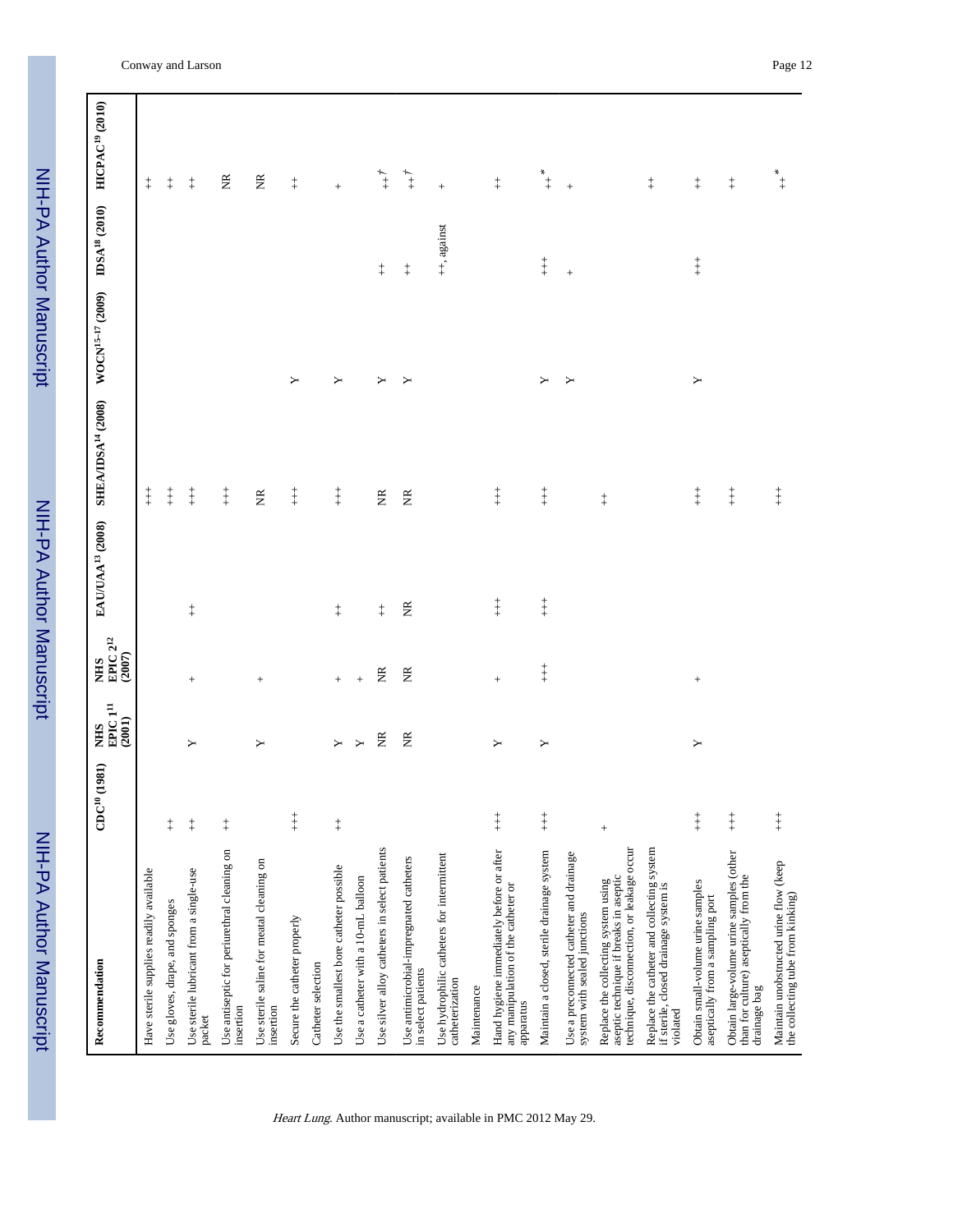NIH-PA Author Manuscript NIH-PA Author Manuscript

 NIH-PA Author ManuscriptNIH-PA Author Manuscript

| Recommendation                                                                                                                                    | $CDC^{10}(1981)$                 | NHS<br>EPIC 1 <sup>11</sup><br>(2001) | NHS<br>EPIC 2 <sup>12</sup><br>(2007) |            | EAU/UAA <sup>13</sup> (2008) SHEA/IDSA <sup>14</sup> (2008) WOCN <sup>15-17</sup> (2009) |   | $\text{IDSA}^{\,18}\, (2010)$ | <b>HICPAC<sup>19</sup></b> (2010)          |
|---------------------------------------------------------------------------------------------------------------------------------------------------|----------------------------------|---------------------------------------|---------------------------------------|------------|------------------------------------------------------------------------------------------|---|-------------------------------|--------------------------------------------|
| Keep drainage bag below the level of the<br>bladder                                                                                               | $+$                              | Υ                                     | $^+$                                  |            | $\ddagger$                                                                               | Y | $\ddagger$                    | $_+^+$                                     |
| separate container for each patient, and<br>Empty drainage bag regularly, using a<br>not allowing the spigot to touch the<br>collecting container | $\ddagger$                       | Υ                                     | $\qquad \qquad +$                     |            | $\overset{+}{+}$                                                                         |   |                               | $\ddagger$                                 |
| Avoid routine irrigation                                                                                                                          | $\ddagger$                       | Υ                                     | $\ddagger$                            |            | $\overset{+}{+}$                                                                         | Y | $\overset{+}{+}$              | $\! + \!\!\!\!$                            |
| obstruction, use aseptic technique and<br>If irrigation is needed to relieve<br>sterile supplies                                                  | $\ddagger$                       |                                       |                                       |            |                                                                                          |   |                               |                                            |
| Do not perform special meatal care                                                                                                                | $\ddagger$                       | Υ                                     | $\ddagger$                            |            | $\overset{+}{+}$                                                                         | Y | $\overset{+}{+}$              | $_+^+$                                     |
| Do not use meatal creams or ointments                                                                                                             |                                  |                                       |                                       | $\ddagger$ |                                                                                          | Y | $\overset{+}{+}$              |                                            |
| Spatially separate infected from<br>uninfected patients                                                                                           | $^{+}$                           |                                       |                                       |            |                                                                                          |   | $\widetilde{\Xi}$             | $\widetilde{\Xi}$                          |
| Do not change catheters routinely                                                                                                                 | $\begin{array}{c} + \end{array}$ | Υ                                     |                                       | $\ddagger$ | $\overset{+}{+}$                                                                         |   |                               | $\ddag$                                    |
| Change catheter if it is contributing to<br>obstruction                                                                                           | $\ddagger$                       |                                       |                                       | $\ddagger$ |                                                                                          |   |                               | $\ddagger$                                 |
| Change catheter before sampling urine for<br>culture                                                                                              |                                  |                                       |                                       |            |                                                                                          | ≻ | $\overset{+}{+}$              |                                            |
| Change catheter before initiating<br>treatment of CAUTI                                                                                           |                                  |                                       |                                       | $\ddagger$ |                                                                                          |   | $\overset{+}{+}$              |                                            |
| Antimicrobials and antiseptics                                                                                                                    |                                  |                                       |                                       |            |                                                                                          |   |                               |                                            |
| Avoid routine bacteriologic monitoring                                                                                                            | $+$                              |                                       |                                       | $\ddagger$ | $\overset{+}{+}$                                                                         |   | $\ddagger$                    | $^+$                                       |
| Do not treat asymptomatic bacteruria                                                                                                              |                                  |                                       |                                       | $\ddagger$ | $\ddagger$                                                                               | ≻ | $\overset{+}{+}$              |                                            |
| Avoid systemic antimicrobial prophylaxis                                                                                                          |                                  |                                       |                                       | $\ddagger$ | $\overset{+}{+}$                                                                         |   | $\overset{+}{+}$              | $\ddagger$                                 |
| Avoid urinary antiseptics (eg,<br>methenamine)                                                                                                    |                                  |                                       |                                       | $\ddagger$ |                                                                                          |   | $\stackrel{+}{\rightarrow}$   | $\widetilde{\Xi}$                          |
| Do not use antimicrobials or antiseptics in<br>the drainage bag                                                                                   |                                  | Υ                                     | $\ddagger$                            |            |                                                                                          | ≻ | $\ddagger$                    | $\! + \!$                                  |
| Administrative controls                                                                                                                           |                                  |                                       |                                       |            |                                                                                          |   |                               |                                            |
| Train all persons responsible for catheter<br>insertion and maintenance                                                                           | $\ddagger$                       | Y                                     |                                       |            | $\overset{+}{+}$                                                                         | ≻ | $\overset{+}{+}$              | $\begin{array}{c} * \\ * \\ + \end{array}$ |
| Require a physician's order for<br>catheterization                                                                                                |                                  |                                       |                                       |            |                                                                                          |   | $\ddagger$                    |                                            |
| insertion, and maintenance of catheters<br>Develop written policies for use,                                                                      |                                  |                                       |                                       | $\ddagger$ | $\overset{+}{+}$                                                                         | Y | $\overset{+}{+}$              |                                            |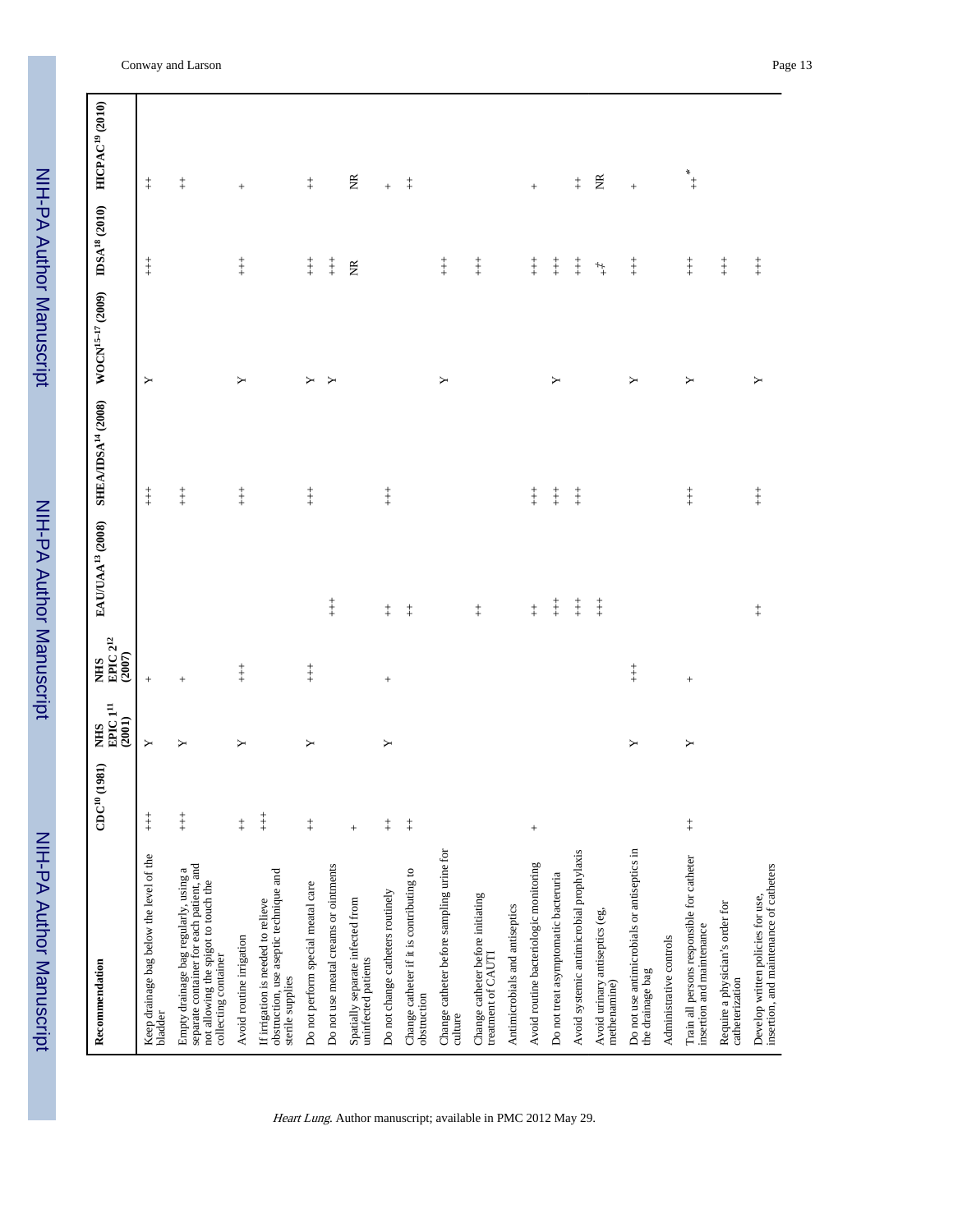NIH-PA Author Manuscript NIH-PA Author Manuscript

| Recommendation                                                           | $CDC^{10}(1981)$ | $\mathbf{E}\mathbf{PIC}\,\mathbf{1}^\mathbf{II}$<br>(2001)<br><b>SHIN</b> | EPIC $2^{12}$<br>(2007)<br><b>NHS</b> |                      | EAU/UAA <sup>13</sup> (2008) SHEA/IDSA <sup>14</sup> (2008) WOCN <sup>15-17</sup> (2009) IDSA <sup>18</sup> (2010) HICPAC <sup>19</sup> (2010) |   |            |            |
|--------------------------------------------------------------------------|------------------|---------------------------------------------------------------------------|---------------------------------------|----------------------|------------------------------------------------------------------------------------------------------------------------------------------------|---|------------|------------|
| Document indication for use of each<br>catheter                          |                  | ≻                                                                         | $^{+}$                                |                      | $\ddagger$                                                                                                                                     | ≻ | $\ddagger$ | $^{+}$     |
| Document insertion, care, and removal                                    |                  | ≻                                                                         | $^{+}$                                |                      | $\begin{array}{c} + \\ + \end{array}$                                                                                                          |   |            | $^{+}$     |
| Quality measures                                                         |                  |                                                                           |                                       |                      |                                                                                                                                                |   |            |            |
| Provide personnel and technology to<br>support surveillance of CAUTIs    |                  |                                                                           |                                       |                      | $\begin{array}{c} + \\ + \\ + \end{array}$                                                                                                     |   |            | $\ddagger$ |
| Target surveillance to high-risk groups                                  |                  |                                                                           |                                       |                      | $\ddagger$                                                                                                                                     |   |            | $^{+}$     |
| Use valid surveillance methodology                                       |                  |                                                                           |                                       |                      | $+$                                                                                                                                            |   |            | $\ddagger$ |
| Use standard surveillance criteria                                       |                  |                                                                           |                                       |                      | $+$                                                                                                                                            |   |            | ≻          |
| Monitor and audit catheter care practices<br>and documentation           |                  |                                                                           | Υ                                     |                      |                                                                                                                                                |   |            |            |
| Measure incidence rates of CAUTIs,<br>using catheter days as denominator |                  | ≻                                                                         |                                       |                      | $\begin{array}{c} + \\ + \end{array}$                                                                                                          | Y |            |            |
| Measure bacteremia attributable to<br>CAUTIS                             |                  |                                                                           |                                       |                      | Υ                                                                                                                                              |   |            |            |
| Measure device use, duration, and<br>appropriate indications             |                  |                                                                           |                                       |                      | $\ddagger$                                                                                                                                     |   | $\ddagger$ | $^{+}$     |
| Measure risk-stratified adverse events<br>from catheter use              |                  |                                                                           |                                       |                      | $+$ <sup>+</sup>                                                                                                                               |   |            |            |
| Feedback process and outcome measures<br>to staff and administrators     |                  |                                                                           | ≻                                     |                      | ≻                                                                                                                                              | ≻ | $^{+}$     | $^{+}$     |
| Engender shared accountability for<br><b>CAUTIS</b>                      |                  |                                                                           | Υ                                     |                      | ≻                                                                                                                                              |   |            |            |
|                                                                          |                  |                                                                           |                                       | $\ddot{\phantom{0}}$ |                                                                                                                                                |   |            |            |

+++, ++, strength of recommendation, from strongest to weakest; CAUTIs, catheter-associated urinary tract infections; CDC, Centers for Disease Control and Prevention; EAU, European Association of +++, ++, +, strength of recommendation, from strongest to weakest; CAUTIs, catheter-associated urinary tract infections; CDC, Centers for Disease Control and Prevention; EAU, European Association of Urology; HICPAC, Healthcare Infection Control Practices Advisory Committee; IDSA, Infectious Diseases Society of America; NHS, National Health Service; NR, not resolved; SHEA, Society for Urology; HICPAC, Healthcare Infection Control Practices Advisory Committee; IDSA, Infectious Diseases Society of America; NHS, National Health Service; NR, not resolved; SHEA, Society for Healthcare Epidemiology of America; UAA, Urological Association of Asia; WOCN, Wound, Ostomy, and Continence Nurses Society; Y, recommended but no strength given. Y, recommended but no strength given. Healthcare Epidemiology of America; UAA, Urological Association of Asia; WOCN, Wound, Ostomy, and Continence Nurses Society;

\* HICPAC priority recommendations. HICPAC priority recommendations.

 $^{\prime}$  Recommended for use if a comprehensive program of basic strategies fails to reduce CAUTIs.  $^{\star}$ Recommended for use if a comprehensive program of basic strategies fails to reduce CAUTIs.

 $*$  May be useful after gynecological surgery for patients with an indwelling catheter for up to 1 week. This table was adapted from that of Lo et al. 14  $^*$  May be useful after gynecological surgery for patients with an indwelling catheter for up to 1 week. This table was adapted from that of Lo et al.14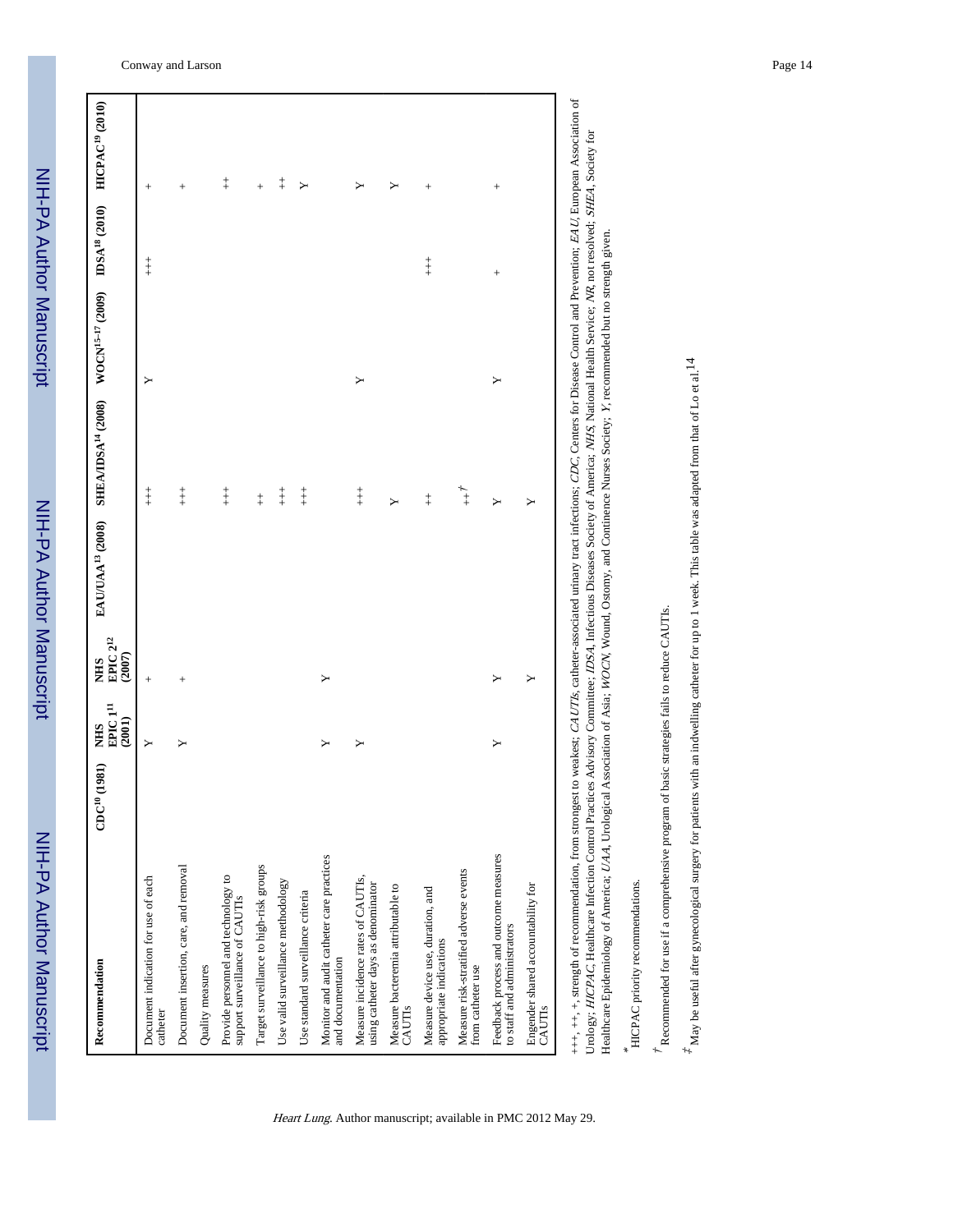| $\sum_{i=1}^{n}$ |
|------------------|
|                  |
|                  |
|                  |
|                  |
|                  |
|                  |
|                  |
|                  |
| <u>ופו</u>       |
|                  |
|                  |
|                  |
|                  |
| i                |
|                  |
|                  |
|                  |
| :<br>:<br>:      |
|                  |
|                  |
|                  |
|                  |
|                  |
|                  |
|                  |

**Table 2**

Categories of strength of recommendation in catheter-associated urinary tract infection prevention guidelines, 1980 to 2010 Categories of strength of recommendation in catheter-associated urinary tract infection prevention guidelines, 1980 to 2010

| Strength of recommendation      | $\ddagger$                                                                                                                                                                                                                                                                                                                                                                                                                                                                                                                             | $\ddagger$                                                                                                                                                                                                                                                                                                                                                                                                                                                                                                                                                                                                                                                                                                                                                                                                                                                                                                                                                                                                                                                                                                                                                                        | $^{+}$                                                                                                                                                                                                                                                                                                                                                                                                                                                                                                                            | ≻                                                                 |
|---------------------------------|----------------------------------------------------------------------------------------------------------------------------------------------------------------------------------------------------------------------------------------------------------------------------------------------------------------------------------------------------------------------------------------------------------------------------------------------------------------------------------------------------------------------------------------|-----------------------------------------------------------------------------------------------------------------------------------------------------------------------------------------------------------------------------------------------------------------------------------------------------------------------------------------------------------------------------------------------------------------------------------------------------------------------------------------------------------------------------------------------------------------------------------------------------------------------------------------------------------------------------------------------------------------------------------------------------------------------------------------------------------------------------------------------------------------------------------------------------------------------------------------------------------------------------------------------------------------------------------------------------------------------------------------------------------------------------------------------------------------------------------|-----------------------------------------------------------------------------------------------------------------------------------------------------------------------------------------------------------------------------------------------------------------------------------------------------------------------------------------------------------------------------------------------------------------------------------------------------------------------------------------------------------------------------------|-------------------------------------------------------------------|
| $CDC^{10}(1983)$                | Strongly recommended for adoption                                                                                                                                                                                                                                                                                                                                                                                                                                                                                                      | Moderately recommended for adoption                                                                                                                                                                                                                                                                                                                                                                                                                                                                                                                                                                                                                                                                                                                                                                                                                                                                                                                                                                                                                                                                                                                                               | Weakly recommended for adoption                                                                                                                                                                                                                                                                                                                                                                                                                                                                                                   |                                                                   |
| NHS EPIC 1 <sup>11</sup> (2001) |                                                                                                                                                                                                                                                                                                                                                                                                                                                                                                                                        |                                                                                                                                                                                                                                                                                                                                                                                                                                                                                                                                                                                                                                                                                                                                                                                                                                                                                                                                                                                                                                                                                                                                                                                   |                                                                                                                                                                                                                                                                                                                                                                                                                                                                                                                                   | recommendations<br>are endorsed<br>equally<br>$\overline{A}$      |
| NHS EPIC 2 <sup>12</sup> (2007) | A systematic review of RCTs or a body<br>of evidence that consists principally of<br>applicable to the target population and<br>applicable to the target population, or<br>systematic reviews of RCTs, or RCTs<br>demonstrating over-all consistency of<br>RCTs, or RCTs<br>At least 1 high-quality meta-analysis,<br>with a very low risk of bias; directly<br>with a low risk of bias; and directly<br>well-conducted meta-analyses,<br>a NICE<br>Evidence drawn from<br>systematic review of<br>technology appraisal<br>results, or | relationship is causal; and directly applicable to the target<br>A body of evidence that includes high-quality systematic<br>reviews of case-control or cohort studies; or high-quality<br>reviews of case-control or cohort studies; or high-quality<br>control or cohort studies with a low risk of confounding,<br>confounding, bias, or chance and a high probability that<br>target population and demonstrating overall consistency<br>confounding, bias, or chance and a <i>high</i> probability that<br>the relationship is causal; and directly applicable to the<br>conducted meta-analyses, systematic reviews of RCTs,<br>A body of evidence that includes well-conducted case-<br>case-control or cohort studies with a very low risk of<br>case-control or cohort studies with a very low risk of<br>population and demonstrating overall consistency of<br>Extrapolated evidence from high-quality systematic<br>bias, or chance and a <i>moderate</i> probability that the<br>Extrapolated evidence from high-quality or well-<br>or RCTs with a very low or low risk of bias<br>the relationship is causal<br>of results, or<br>results, or<br>Ü<br>$\mathbf{a}$ | conducted case-control or cohort studies<br>with a low risk of confounding, bias, or<br>Evidence from nonanalytic studies (eg,<br>chance and a <i>moderate</i> probability that<br>practice based on the experience of the<br>A GPP is a recommendation for best<br>case reports or case series) or expert<br>opinion and formal consensus, or<br>Extrapolated evidence from well-<br>Recommendation from NICE IP<br>guideline development group<br>the relationship is causal, or<br>Formal consensus<br>D(GPP)<br>guidance<br>≏ |                                                                   |
| EAU/UAA <sup>13</sup> (2008)    | special recommendations and including<br>quality and consistency addressing the<br>Based on clinical studies of good<br>trial<br>at least 1 randomized                                                                                                                                                                                                                                                                                                                                                                                 | Based on well-conducted clinical studies, but without<br>randomized clinical trials<br>⋍                                                                                                                                                                                                                                                                                                                                                                                                                                                                                                                                                                                                                                                                                                                                                                                                                                                                                                                                                                                                                                                                                          | Made despite the absence of directly<br>applicable clinical studies of good<br>quality<br>Ò                                                                                                                                                                                                                                                                                                                                                                                                                                       |                                                                   |
| SHEA/IDSA <sup>14</sup> (2008)  | recommendation for or against use<br>Good evidence to support a                                                                                                                                                                                                                                                                                                                                                                                                                                                                        | Moderate evidence to support a recommendation for or<br>against use<br>$\mathbf{a}$                                                                                                                                                                                                                                                                                                                                                                                                                                                                                                                                                                                                                                                                                                                                                                                                                                                                                                                                                                                                                                                                                               | recommendation for or against use<br>Poor evidence to support a<br>Õ                                                                                                                                                                                                                                                                                                                                                                                                                                                              |                                                                   |
| WOCN <sup>15-17</sup> (2009)    |                                                                                                                                                                                                                                                                                                                                                                                                                                                                                                                                        |                                                                                                                                                                                                                                                                                                                                                                                                                                                                                                                                                                                                                                                                                                                                                                                                                                                                                                                                                                                                                                                                                                                                                                                   |                                                                                                                                                                                                                                                                                                                                                                                                                                                                                                                                   | No categories of<br>recommendation<br>are provided<br>strength of |
| IDSA <sup>18</sup> (2010)       | recommendation for or against use<br>Good evidence to support a                                                                                                                                                                                                                                                                                                                                                                                                                                                                        | Moderate evidence to support a recommendation for or<br>against use                                                                                                                                                                                                                                                                                                                                                                                                                                                                                                                                                                                                                                                                                                                                                                                                                                                                                                                                                                                                                                                                                                               | recommendation for or against use<br>Poor evidence to support a<br>ပ                                                                                                                                                                                                                                                                                                                                                                                                                                                              |                                                                   |
| HICPAC <sup>19</sup> (2010)     | $\preceq$                                                                                                                                                                                                                                                                                                                                                                                                                                                                                                                              | $\mathbf{B}$                                                                                                                                                                                                                                                                                                                                                                                                                                                                                                                                                                                                                                                                                                                                                                                                                                                                                                                                                                                                                                                                                                                                                                      | $\mathbf{\Omega}$                                                                                                                                                                                                                                                                                                                                                                                                                                                                                                                 |                                                                   |